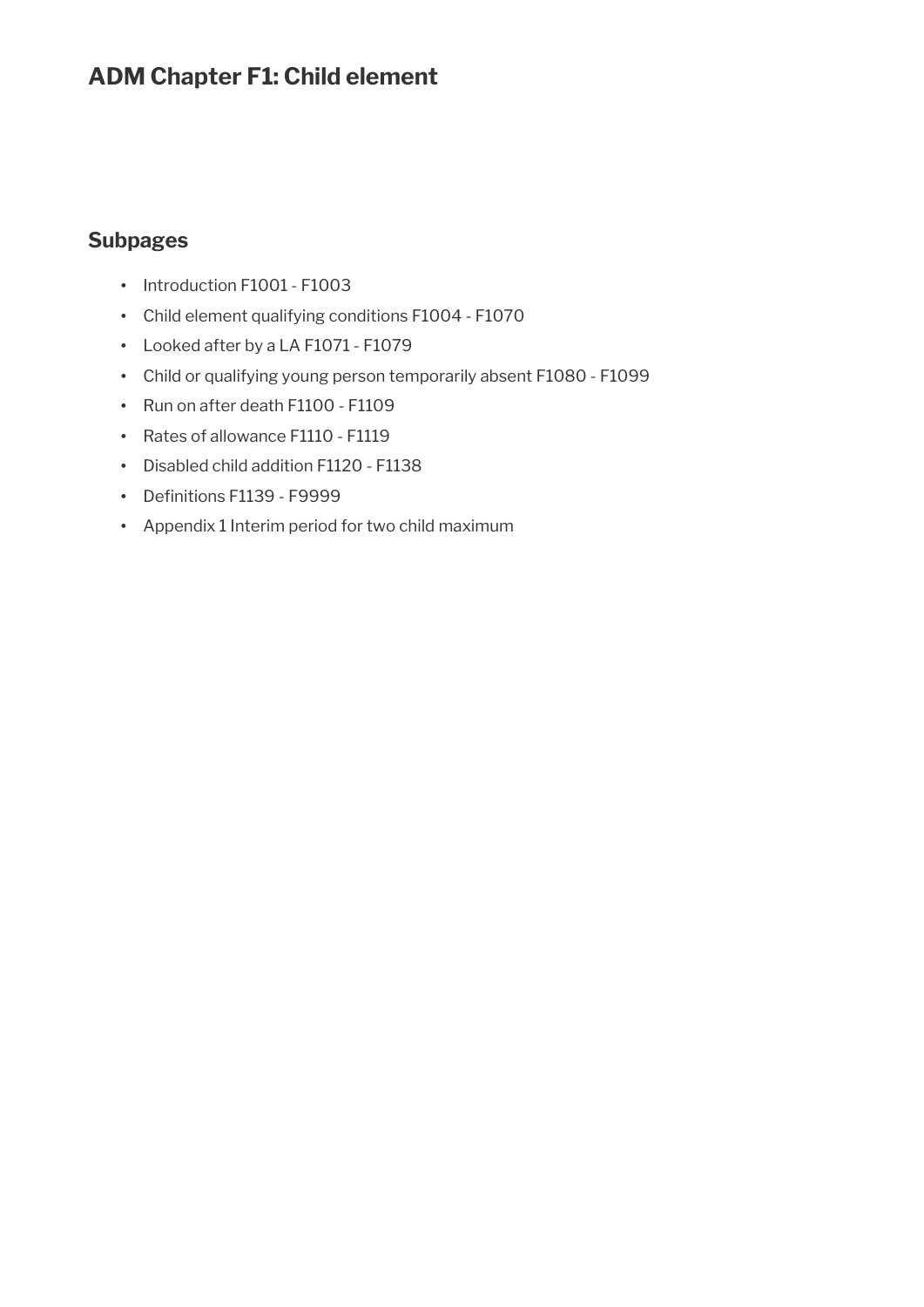# **Introduction F1001 - F1003**

# **Introduction**

F1001 Support for children will be made within UC by a child element and, where appropriate, a disabled child addition. The eligibility for the inclusion of such amounts is based on each child or qualifying young person for whom the claimant is responsible.

F1002 – F1003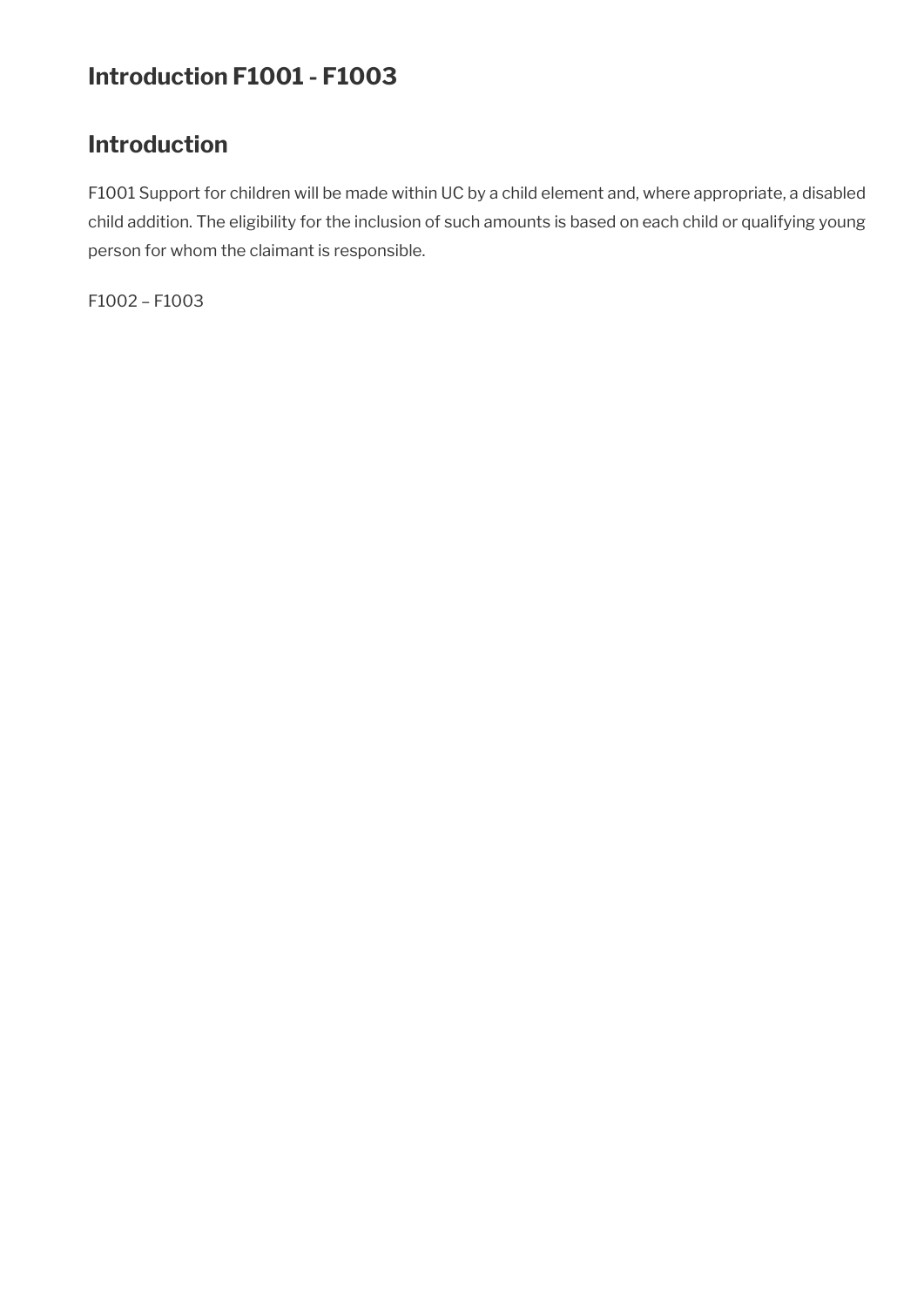# **Child element qualifying conditions F1004 - F1070**

[General](#page-2-0) F1004

New Claim restriction F1005

[Restrictions](#page-3-1) F1006 - F1007

Existing awards – transitional protection F1008 - F1014

Connected awards F1015

[Exceptions](#page-3-0) F1016

[Multiple births](#page-4-1) F1017

[Adoptions](#page-4-0) F1018 - F1019

[Non-parental caring arrangements](#page-5-0) F1020 - F1021

[Non-consensual conception](#page-6-0) F1022 - F1029

[Continuation of existing exception – previous UC award](#page-8-1) F1030 - F1031

[Continuation of an exception from a previous CTC/IS/JSA award](#page-8-0) F1032

[Order of children F](#page-9-1)1033 - F1036

Definitions F1037 - F1069

### <span id="page-2-0"></span>**General**

F1004 The claimant's maximum amount should include an amount for a maximum of two

**1.** children **or** 

**2.** qualifying young people

for whom the claimant is responsible<sup>1</sup>. **But see F1007 - F1008**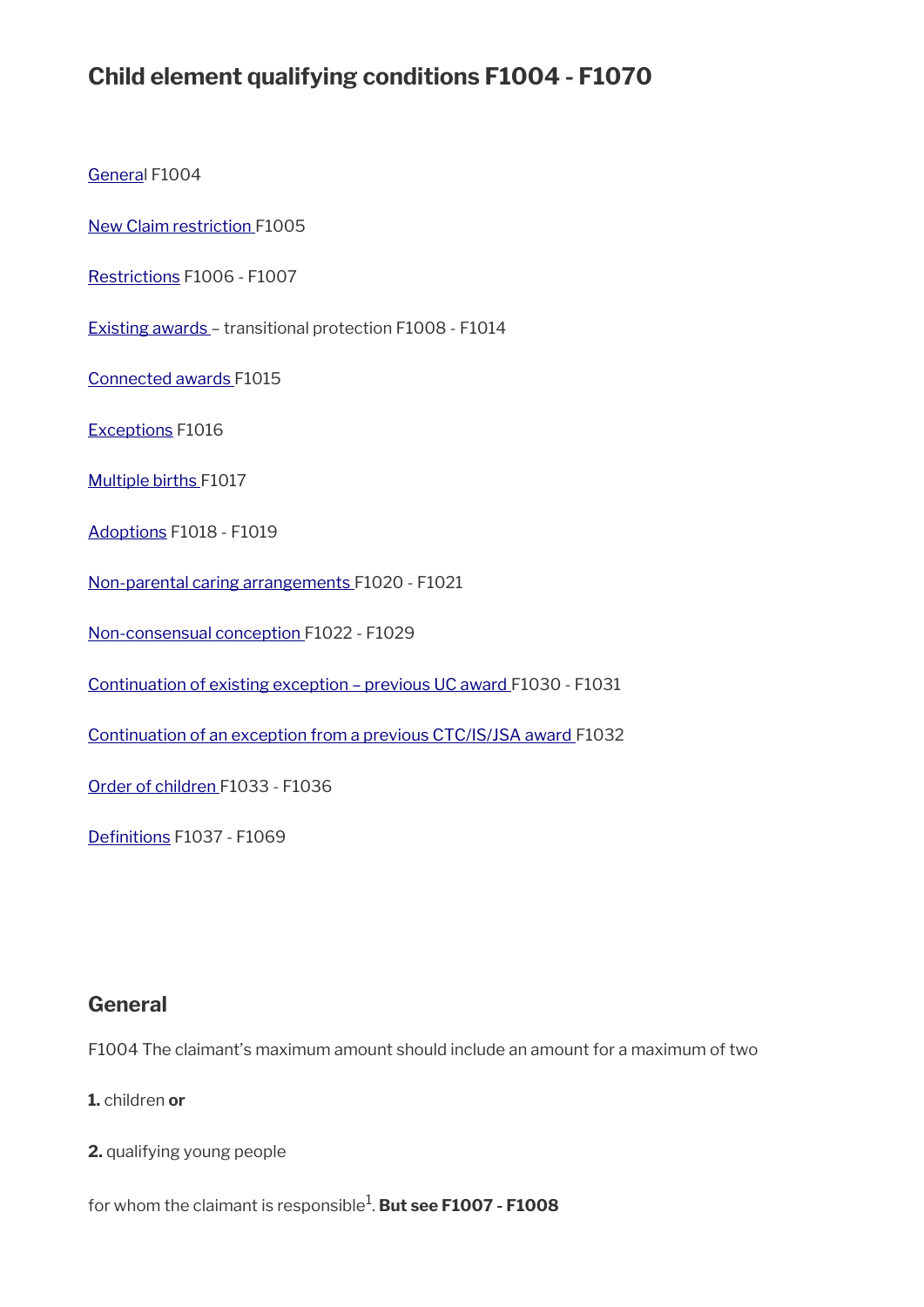1 [WR Act 12, s 10](https://www.legislation.gov.uk/ukpga/2012/5/section/10) 

F1005

# <span id="page-3-1"></span>**Restrictions**

F1006 For the period from 6.4.17 to 31.1.19 the child element was awarded only in respect of the first and second child or qualifying young person in the claimant's household $^1$ . For guidance on if, and when, a third or subsequent child or qualifying young person may qualify during that period, see Appendix 1

#### 1 [UC Regs, reg 24A\(1\)\(a\)](https://www.legislation.gov.uk/uksi/2013/376/regulation/24A)

F1007 From 1.2.19 all children and qualifying young people born before 6.4.17, for whom the claimant is responsible, are transitionally protected $^1$  and a child element will be payable.

#### 1 [UC Regs, reg 24A\(3\)](https://www.legislation.gov.uk/uksi/2013/376/regulation/24A)

F1008 From 28.11.18, children who are adopted or in non-parental caring arrangements are disregarded when determining the order of children. (see paragraphs F1018 – 1021) $^1$  A child element is payable for any child or qualifying young person in these arrangements, and any born before 6.4.17 (see paragraph F1007), as well as any other children or qualifying young people who qualify for the exceptions in F1016 et seq.

#### *1. [UC Regs, reg 24A\(za\)](https://www.legislation.gov.uk/uksi/2013/376/regulation/24A); [Sch 12, para 3,4](https://www.legislation.gov.uk/uksi/2013/376/schedule/12)*

F1009 A child element will not be payable for the third or subsequent child or qualifying young person in the claimant's household born on or after 6.4.17, unless they qualify for an exception $^1$  (see paragraph F1016).

#### 1 [UC Regs, reg 24A\(1\)\(b\)](https://www.legislation.gov.uk/uksi/2013/376/regulation/24A)

F1010 - F1015

# <span id="page-3-0"></span>**Exceptions**

F1016 There are 3 categories that fall into the exception specifed at paragraph F1008**.**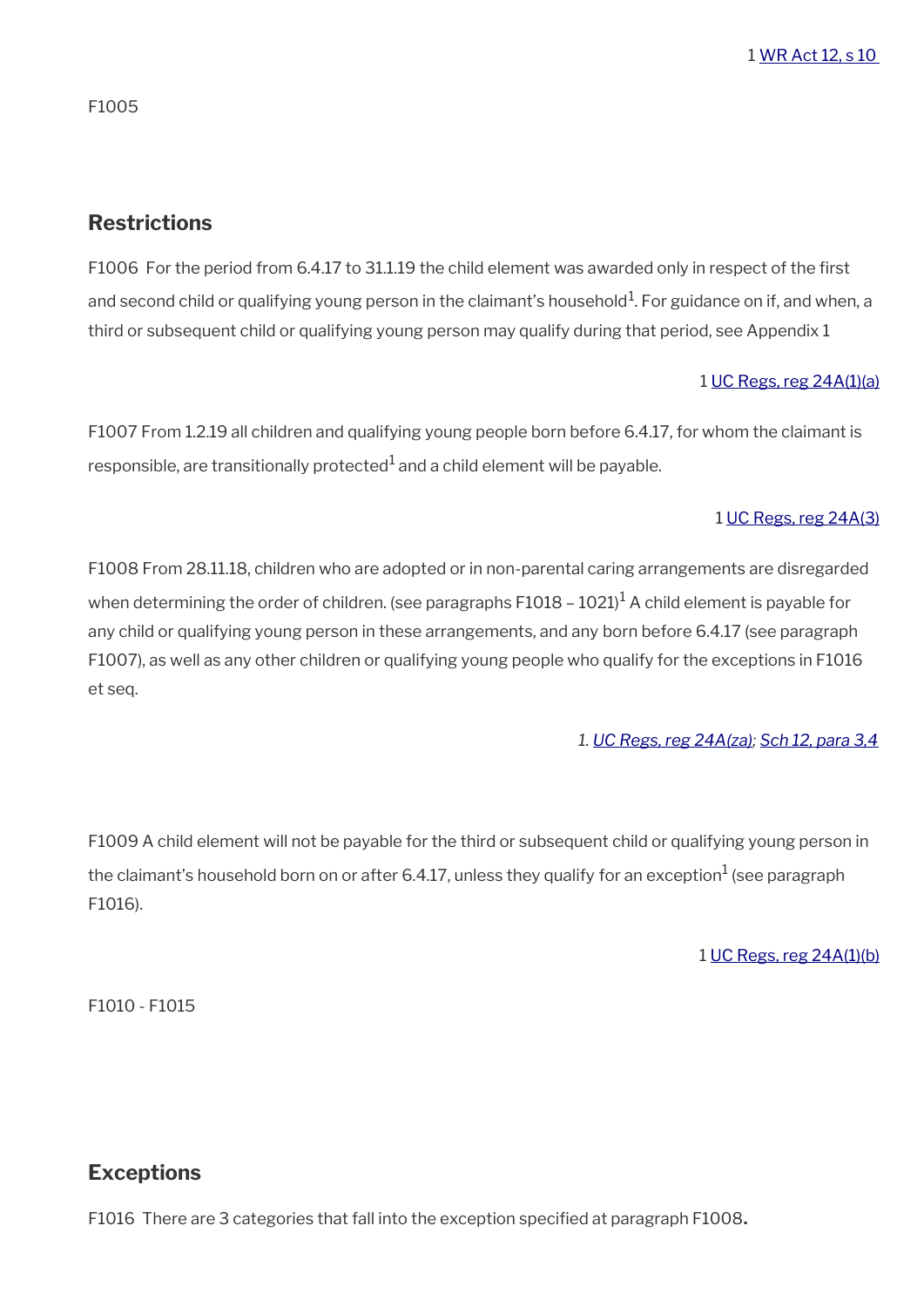- **1.** multiple births (paragraph F1017)
- **2.** non-consensual conception (paragraph F1022 F1024)
- **3.** continuation of existing exception. (paragraph F1030 F1031)

# <span id="page-4-1"></span>**Multiple births**

- F1017 An exception applies where
- **1.** the claimant is a parent (other than an adoptive parent) of the child
- **2.** the child was one of two or more children born as a result of the same pregnancy
- **3.** the claimant is responsible for at least two of the children born as a result of that pregnancy
- **4.** the child is not the first in the order of multiple birth children established under paragraph F1033.<sup>1</sup>

#### 1 [UC Regs, Sch 12, para 2](https://www.legislation.gov.uk/uksi/2013/376/schedule/12)

#### **Example:**

A couple have three children Tom born 2.8.2015, Jack born 10.5.17 and Jill born 18.6.18. Twins Alex and Luke are born on 20.12.19. The claimant is the parent of and responsible for the twins, they were born as a result of the same pregnancy and the DM decides that Alex is first in the child order of the twins. The claimant is entitled to a child element for Tom (who is transitionally protected as he was born before 6.4.17) and for Jack, as the second child. No child element is paid for Jill (as the third child) or for Alex (Alex is the frst twin so is a "subsequent" child) and, under the multiple birth exception criteria, a child element for Luke .

# <span id="page-4-0"></span>**Adoptions**

F1018 An exception applies $^1$  where

**1.** the child or qualifying young person has been

#### **1.1** adopted **or**

**1.2** placed for adoption

with the claimant under legislation2.

#### 1 [UC Regs, Sch 12, para 3](https://www.legislation.gov.uk/uksi/2013/376/schedule/12); 2 [Adoption and Children Act 2002,](https://www.legislation.gov.uk/ukpga/2002/38/contents) [Adoption and Children \(Scotland\) Act 2007](https://www.legislation.gov.uk/asp/2007/4/contents)

F1019 The exception at paragraph F1018 does not apply where the claimant or, if the claimant is a member of a couple, the other member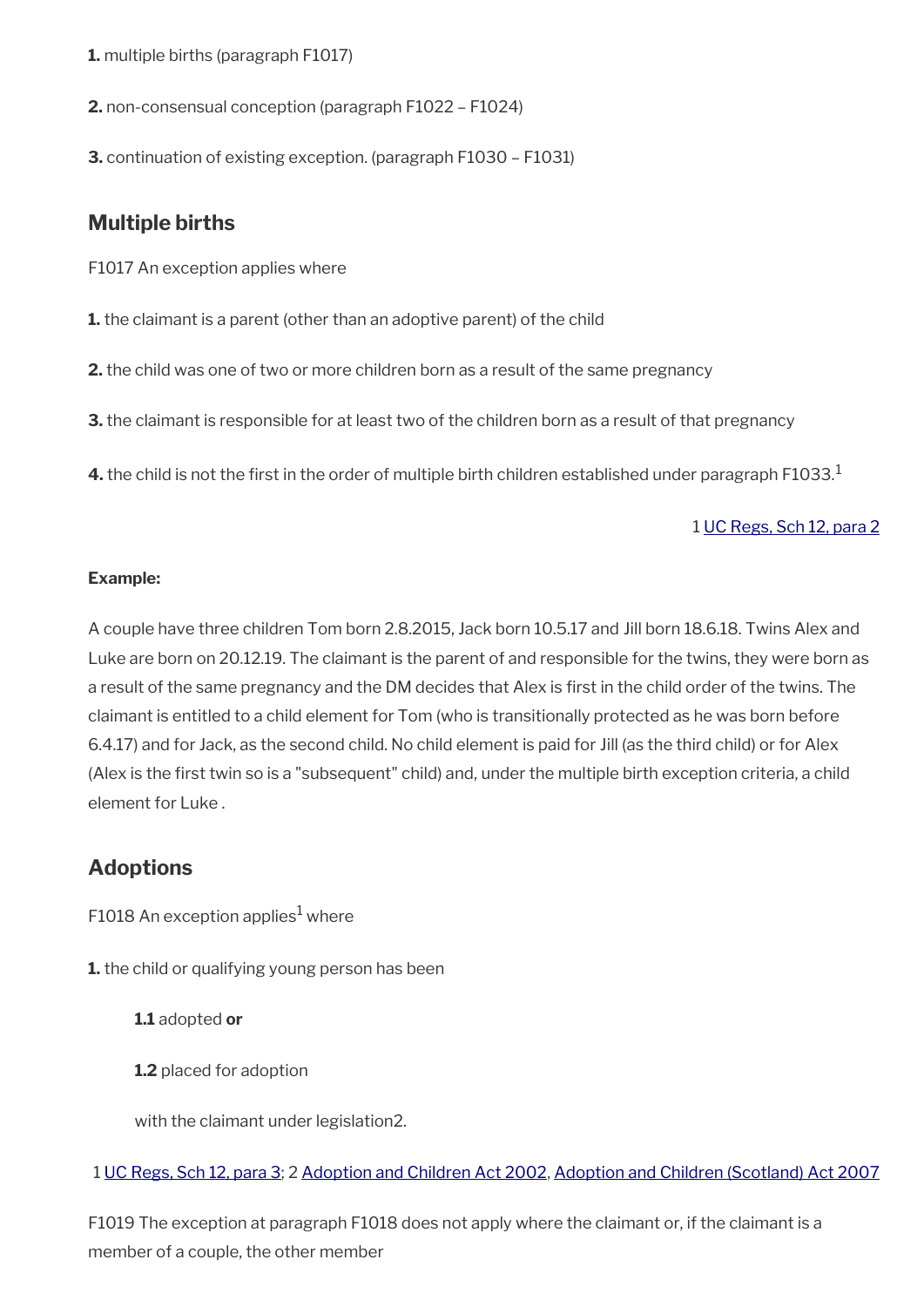**1.** was immediately prior to the child's adoption, a step parent of the child **or**

**2.** has at any time been a parent of the child **or**

**3.** adopted the child under a convention adoption order or an external adoption ${}^{1}$ or

**4.** had already adopted the child under the law of any country or territory outside the British Islands (see paragraph F1038).

1 [Adoption and Children Act 2002, s 144](https://www.legislation.gov.uk/ukpga/2002/38/section/144) & [Adoption and Children Scotland Act 2007, s 119\(1\)](https://www.legislation.gov.uk/asp/2007/4/section/119) 

# <span id="page-5-0"></span>**Non-parental caring arrangements**

F1020 An exception applies where the claimant is

**1.** a friend or family carer of the child **or**

**2.** responsible for a child who is also a parent of a child $^1$ .

#### 1 [UC Regs, Sch 12, para 4](https://www.legislation.gov.uk/uksi/2013/376/schedule/12)

#### **Example:**

Couple have two children Jack aged 10 and Jill aged 15, Jill has a son Alex born on 20.12.17. As the claimant is responsible for Jill (who is the parent of Alex) he is entitled to a child element for Jack and Jill (as they were born before 6.4.17) and also for Alex under the exception criteria.

F1021 For the purposes of paragraph F1020 **1.** the term friend or family carer means a person who is responsible for the child, but is not that child's parent or step parent **and**

 $\boldsymbol{1}$  is named in a child arrangements order, under legislation $^1$ , as a person with whom the child is to live  $\boldsymbol{o}$ r

**2.** is a guardian<sup>2</sup> or special guardian<sup>3</sup> of the child **or** 

**3.** is entitled to a guardian's allowance<sup>4</sup> in respect of that child **or** 

#### **4.** in Scotland

**4.1** has a kinship care order<sup>5</sup> in respect of that child **or** 

**4.2** is a guardian<sup>6</sup> of that child **or** 

**4.3** one or more of the parental responsibilities or parental rights<sup>7</sup> are vested by a permanence order made in respect of that child under legislation8 **or**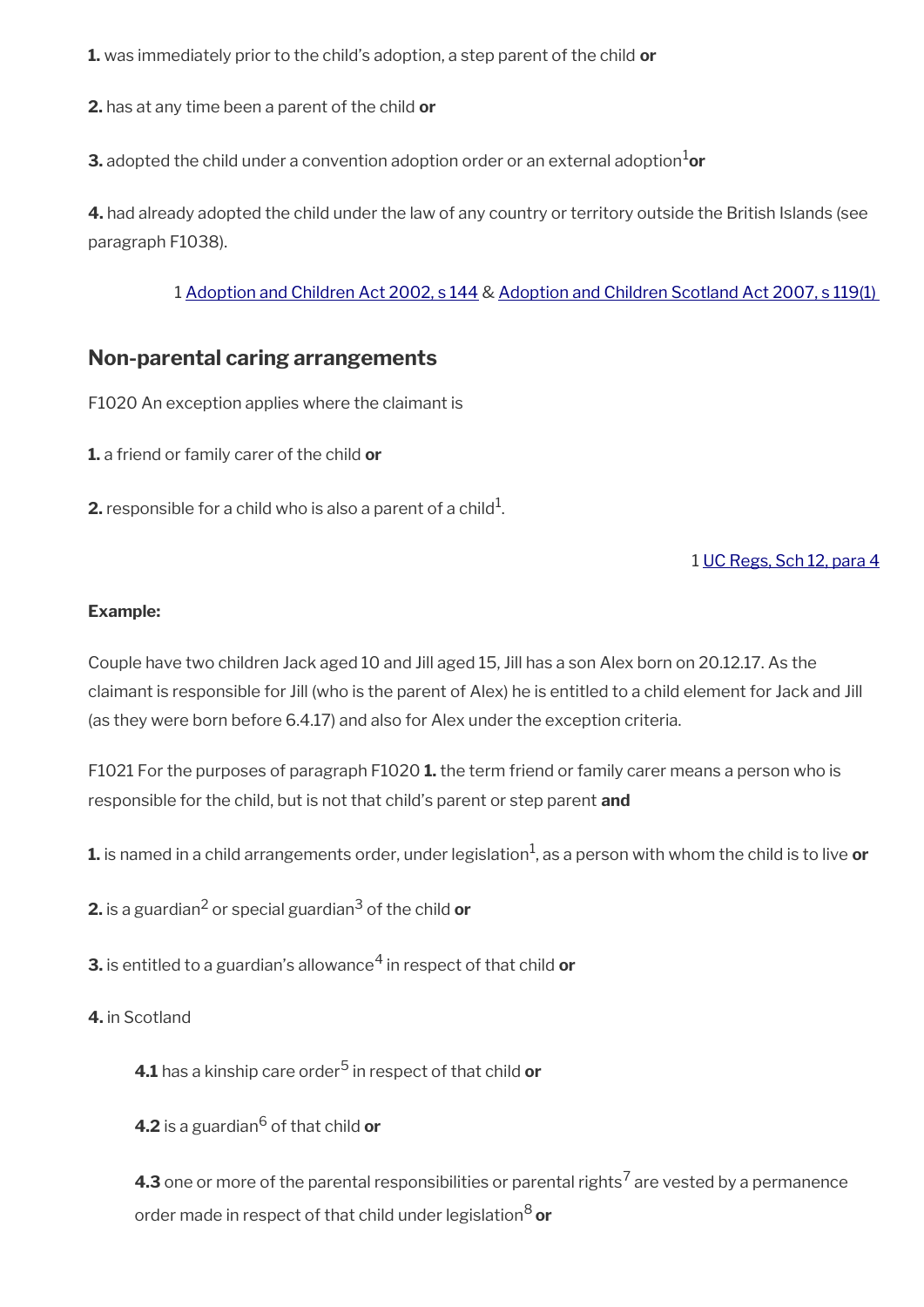**5**. fell within any of the above (1. to 4.) immediately prior to the child's 16<sup>th</sup> birthday and has since continued to be responsible for that child9 **or**

**6**. has taken care of the child in circumstances in which it is likely that child would otherwise be looked after by a local authority<sup>10</sup>.

**Note:** the family carer should provide evidence from a social worker to support the declaration that the child would otherwise be looked after by a local authority.

1 [Children Act 1989, s 8;](https://www.legislation.gov.uk/ukpga/1989/41/section/8) 2 [s 5;](https://www.legislation.gov.uk/ukpga/1989/41/section/5) 3 [s 14A](https://www.legislation.gov.uk/ukpga/1989/41/section/14A); 4 C & B Act, s 77; 5 [Children and Young People \(Scotland\) Act 2014, s 72\(1\)](https://www.legislation.gov.uk/asp/2014/8/section/72); 6 [Children \(Scotland\) Act 1995, s 7;](https://www.legislation.gov.uk/ukpga/1995/36/section/7) 7 [s 1](https://www.legislation.gov.uk/ukpga/1995/36/section/1) or [2;](https://www.legislation.gov.uk/ukpga/1995/36/section/2) 8 [Adoption and Children \(Scotland\) Act 2007, s 80](https://www.legislation.gov.uk/asp/2007/4/section/80); 9 [UC Regs, Sch 12, para 4\(2\)\(g\);](https://www.legislation.gov.uk/uksi/2013/376/schedule/12) 10 [para 4\(2\)\(h\)](https://www.legislation.gov.uk/uksi/2013/376/schedule/12)

# <span id="page-6-0"></span>**Non-consensual conception**

F1022 An exception applies where

- **1.** the claimant is the child's parent **and**
- **2.** the DM determines (see paragraph F1024) that

**2.1** the child is likely to have been conceived as a result of sexual intercourse to which the parent did not agree by choice or did not have the freedom and capacity to agree by choice **and**

**2.2** the parent is not living at the same address as the other party to that sexual intercourse $^1$ .

**Note:** For **2.2** the DM should accept the claimant's statement confrming that they were not living at the same address as the other party $^2\!\!$  .

#### 1 [UC Regs, Sch 12, para 5\(1\)](https://www.legislation.gov.uk/uksi/2013/376/schedule/12); 2 [para 5\(4\)](https://www.legislation.gov.uk/uksi/2013/376/schedule/12)

F1023 The freedom or capacity to agree by choice, as required at paragraph F1022 **2.** includes, at or around the time the child was conceived, such circumstances in which

**1.** the parents were personally connected **and**

**2.** one parent was repeatedly or continuously engaging in behaviour towards the other parent that was controlling or coercive **and**

**3.** that behaviour had a serious effect on the recipient<sup>1</sup>

**Note 1:** the parents are personally connected if they are in an intimate personal relationship with each other or they were living together and were members of the same family or they were living together and had previously been in an intimate personal relationship with each other<sup>2</sup>.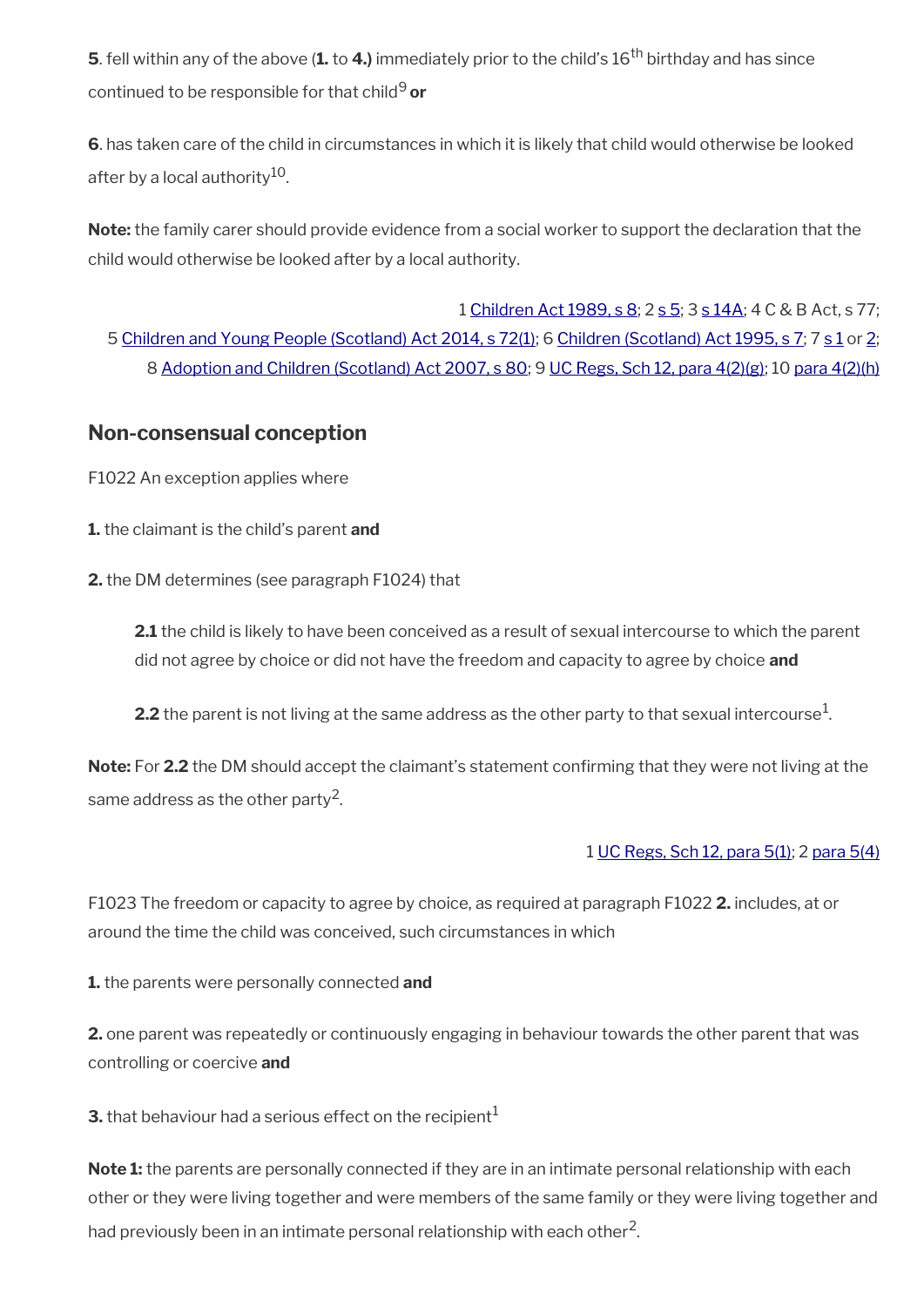**Note 2:** the behaviour will have had a serious effect where it causes fear, on at least two occasions, that violence will be used against the parent or it causes serious alarm or distress which has a substantial adverse effect on the parent's day to day activities $^{\mathsf{3}}$ .

#### 1 [UC Regs, Sch 12, para 5\(2\);](https://www.legislation.gov.uk/uksi/2013/376/schedule/12) 2 [para 5\(5\);](https://www.legislation.gov.uk/uksi/2013/376/schedule/12) 3 [para 5\(6\)](https://www.legislation.gov.uk/uksi/2013/376/schedule/12)

F1024 The DM can only make the determination, as described at paragraph F1022**.2.1,** where

**1.** the child's parent provides evidence (that evidence will probably take the form of a completed pro forma) from an approved person that shows

**1.1** they had contact with that approved person (see paragraph F1037) or another approved person **and**

**1.2** their circumstances are consistent with those of a person to whom **1.** and **2.1** of paragraph F1022 would apply **or**

**2.** there has been

**2.1** a conviction for an offence of rape under legislation<sup>1</sup>or

**2.2** a conviction for an offence of controlling or coercive behaviour in an intimate or family relationship under legislation2 **or**

**2.3** a conviction for any offence under the law of a country outside GB that the DM considers to be comparable to either offence mentioned above **or** 

**2.4** an award under the Criminal Injuries Compensation Scheme in respect of a relevant criminal injury sustained by the parent

and the DM considers it likely that the offence or injury **(2.1** to **2.4** above)

**2.5** was caused by one parent **or**

**2.6** diminished the other parents freedom or capacity to agree to the sexual intercourse

which resulted in the conception of the child $^3$ .

**Note 1:** no time limit is placed on when the report needs to be made to the approved person after the actual incident that resulted in the pregnancy, in order to be eligible for the exception.

**Note 2:** There is no requirement to provide evidence from an approved person where the DM is satisfied that the same evidence had already been provided to <code>HMRC</code> in relation to a CTC exception $^{\rm 4}$ .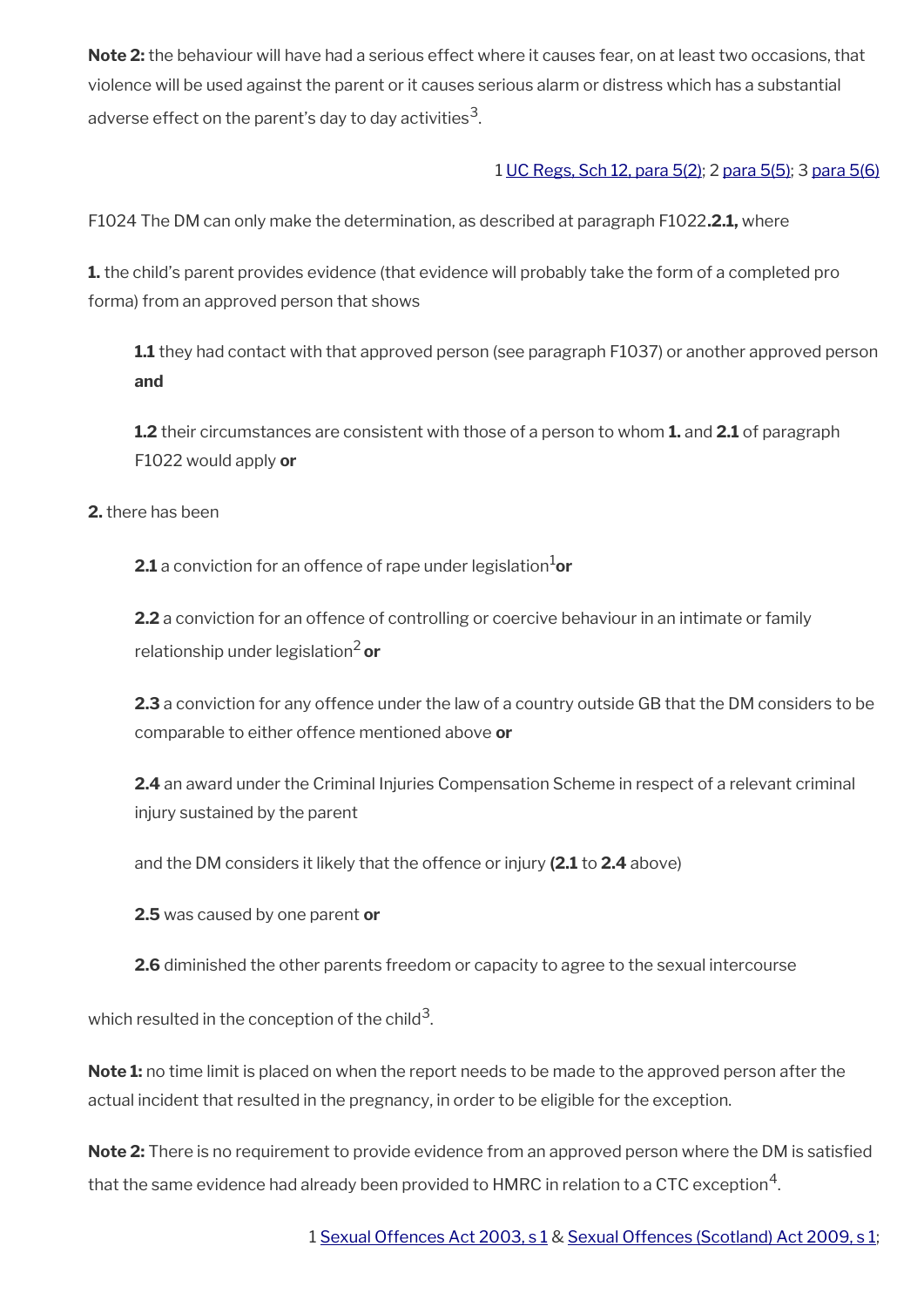F1025 – F1029

# <span id="page-8-1"></span>**Continuation of existing exception – previous UC award**

<code>F1030</code> An exception applies $^1$  where none of the exceptions listed at  $\bf 1.$  to  $\bf 4.$  of paragraph <code>F1016</code> are triggered and the claimant

**1.** is the child's step parent **and**

**2.** had previously been entitled to UC as a member of a joint claim couple with the child's parent where that child fell under one of the multiple birth, adoption or non-consensual conception exceptions **and**

**3.** since the previous award ended each subsequent UC award was as a consequence of

**3.1** the previous award having ended when the claimant ceased to be a member of a couple **or**

**3.2** the previous award ending when they became a member of a couple with another claimant **or**

**3.3** any other circumstances which result in retaining assessment periods for that award that begin on the same day of each month<sup>2</sup> as the assessment period for a previous award.

# 1 [UC Regs, Sch 12, para 6](https://www.legislation.gov.uk/uksi/2013/376/schedule/12); 2 [UC Regs, reg 21](https://www.legislation.gov.uk/uksi/2013/376/regulation/21)

F1031 Where in the previous award mentioned at F1030**.2** a multiple birth exception applied

**1.** the step parent was also responsible for one or more children or qualifying young persons born as a result of the same pregnancy as the child **and**

 $\mathbf 2$ . the child was not the first in the order established under paragraph F1033 $^1$ .

#### 1 [UC Regs, Sch 12, para 6\(e\)](https://www.legislation.gov.uk/uksi/2013/376/schedule/12)

# <span id="page-8-0"></span>**Continuation of an exception from a previous CTC/IS/JSA award**

F1032 The claimant is treated as satisfying $^{\rm 1}$  the exception described at paragraph F1030 where the claimant

**1.** is the step-parent of a child or qualifying young person **and**

**2.** within the 6 months immediately preceding the first day on which the claimant became entitled to UC they had an award of CTC, IS or JSA in which an exception corresponding with the UC exceptions of

**2.1** multiple birth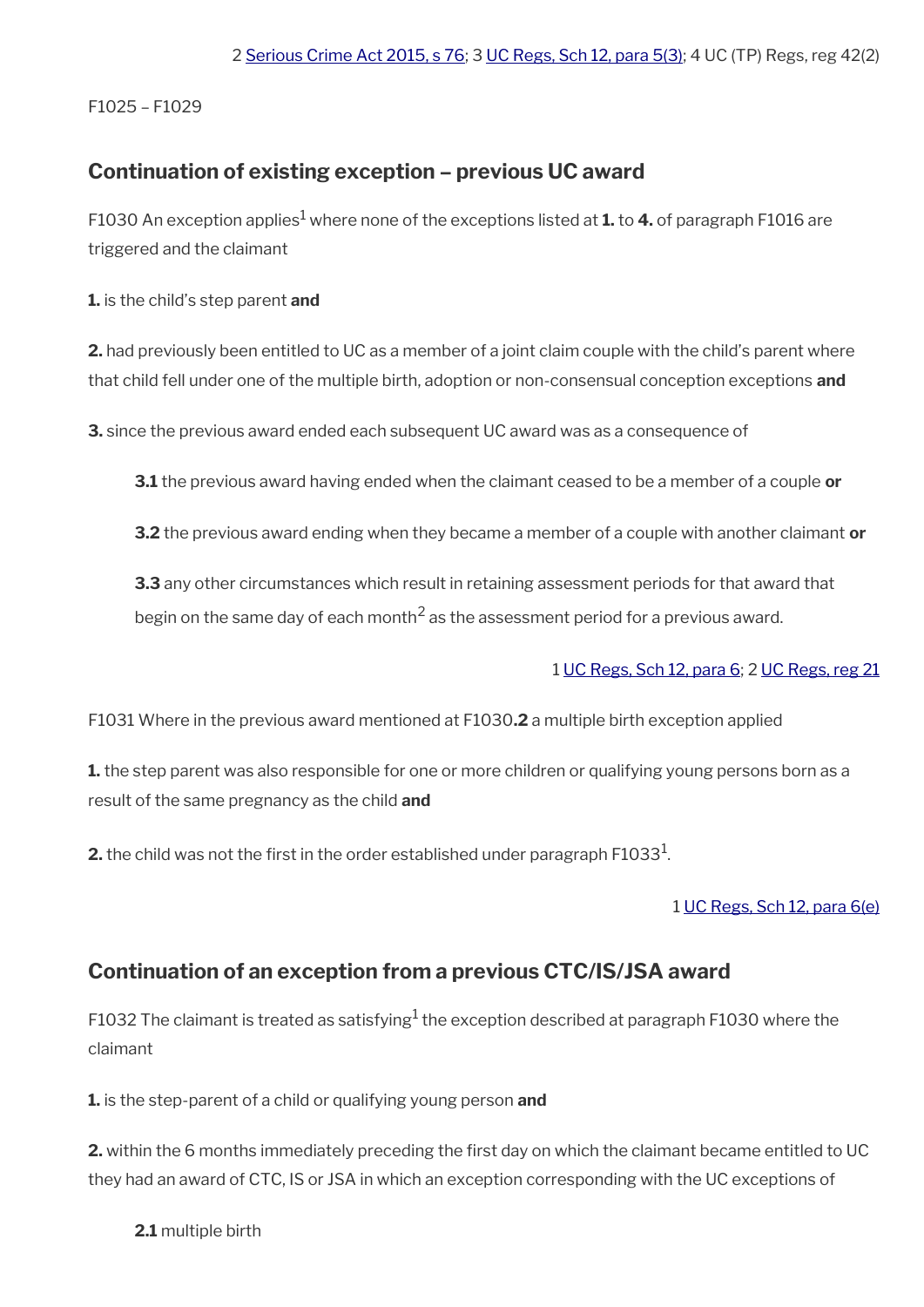**2.2** adoption

**2.3** non-consensual conception

**2.4** continuation of an existing exception applied.

**Note:** Where it is **2.4** (the continuation exception equivalent) that is considered, the claimant should be treated as satisfying the test of paragraph F1030**.2** despite the previous award not being an award of UC.

1 UC (TP) Regs, reg 41(1)

# <span id="page-9-1"></span>**Order of children**

F1033 The order of children or qualifying young persons in the claimant's household is established by reference to the date of birth of each child or qualifying young person for whom the claimant is responsible, taking the earliest date first.<sup>1</sup>

#### 1 [UC Regs, reg 24B\(1\)](https://www.legislation.gov.uk/uksi/2013/376/regulation/24B)

F1034 Any child or qualifying young person to whom F1020 and F1030 applies is to be disregarded when determining the order of children. $1$ 

#### 1 [UC Regs, reg 24B\(2A\)](https://www.legislation.gov.uk/uksi/2013/376/regulation/24B)

#### **Example:**

Kevin and Penny already have three children, Tom born 12.2.15, Samuel born 15.5.17 and Mary born 20.6.18, when they adopt Harry who was born on 10.10.14. For the purposes of the two child limit a child element is payable for Tom, who is transitionally protected as he was born before 6.4.17 and for Samuel, as the second child but not for Mary, as she is the third child in the household. A child element is also payable for Harry, who is disregarded in the order of children as he is adopted.

F1035 The order of the children or qualifying young persons in the claimant's household should be determined by the DM to ensure the greatest number of children qualify for the child element.<sup>1</sup>

1 [UC Regs, reg 24B\(2\)](https://www.legislation.gov.uk/uksi/2013/376/regulation/24B)

F1036

# <span id="page-9-0"></span>**Definitions**

#### **Approved person**

F1037 An approved person is a person of a description specifed on an approved list.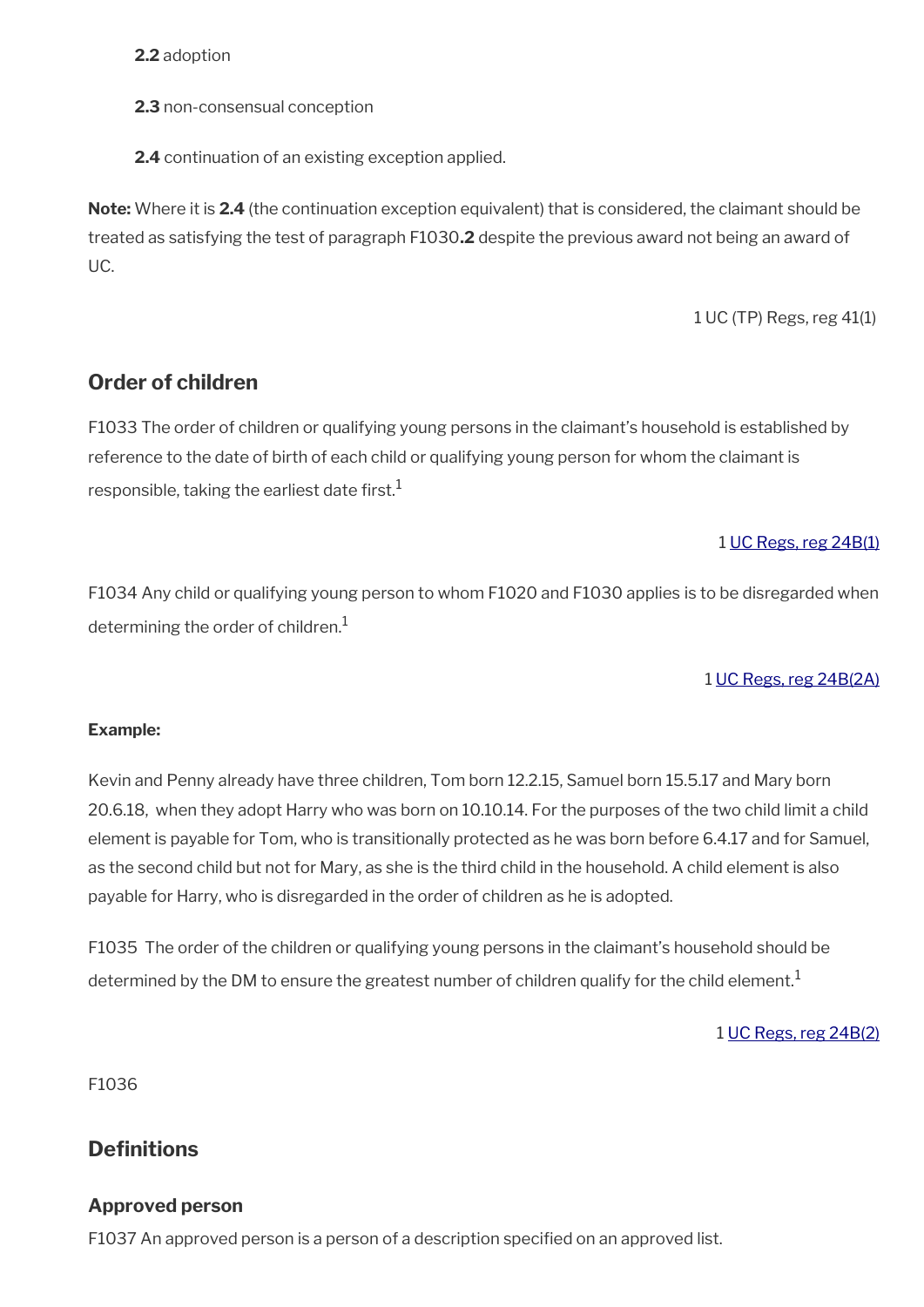Note**:** the approved list will be of professionals who are trained to deal with such sensitive situations and with whom it would be beneficial for the claimant to engage in order to obtain relevant guidance and support.

# **British Islands**

F1038 The British Islands means the UK, the Channel Islands and the Isle of Man.

# **Criminal Injuries Compensation Scheme**

F1039 Criminal injuries compensation scheme has the meaning specified in legislation $^1$ .

# 1 [Criminal Injuries Compensation Act 1995](https://www.legislation.gov.uk/ukpga/1995/53/contents)

### **Members of the same family**

F1040 Parents are members of the same family where

- **1.** they are, or have been married to or civil partners of each other
- **2.** they are relatives as specified in legislation $<sup>1</sup>$ </sup>
- **3.** they have agreed to marry each other
- **4.** they have entered into a civil partnership agreement under specified legislation<sup>2</sup>
- **5.** they are both parents of the same child
- **6.** they have, or have had, parental responsibility $^3$  for the same child.

# 1 [Family Law Act 1996, s 63\(1\);](https://www.legislation.gov.uk/ukpga/1996/27/section/63) 2 [Civil Partnership Act 2004, s 73](https://www.legislation.gov.uk/ukpga/2004/33/section/73); 3 [UC Regs, reg 4A\(2\)](https://www.legislation.gov.uk/uksi/2013/376/regulation/4A)

# **Relevant criminal injury**

F1041 Relevant criminal injury means

**1.** a sexual offence (including a pregnancy sustained as a direct result of being the victim of a sexual offence)

- **2.** physical abuse of an adult, including domestic abuse
- **3.** mental injury

as described in the tariff of injuries in the Criminal Injuries Compensation Scheme.

# **Step-parent**

F1042 In relation to a child or qualifying young person a step-parent is a person who is not the child's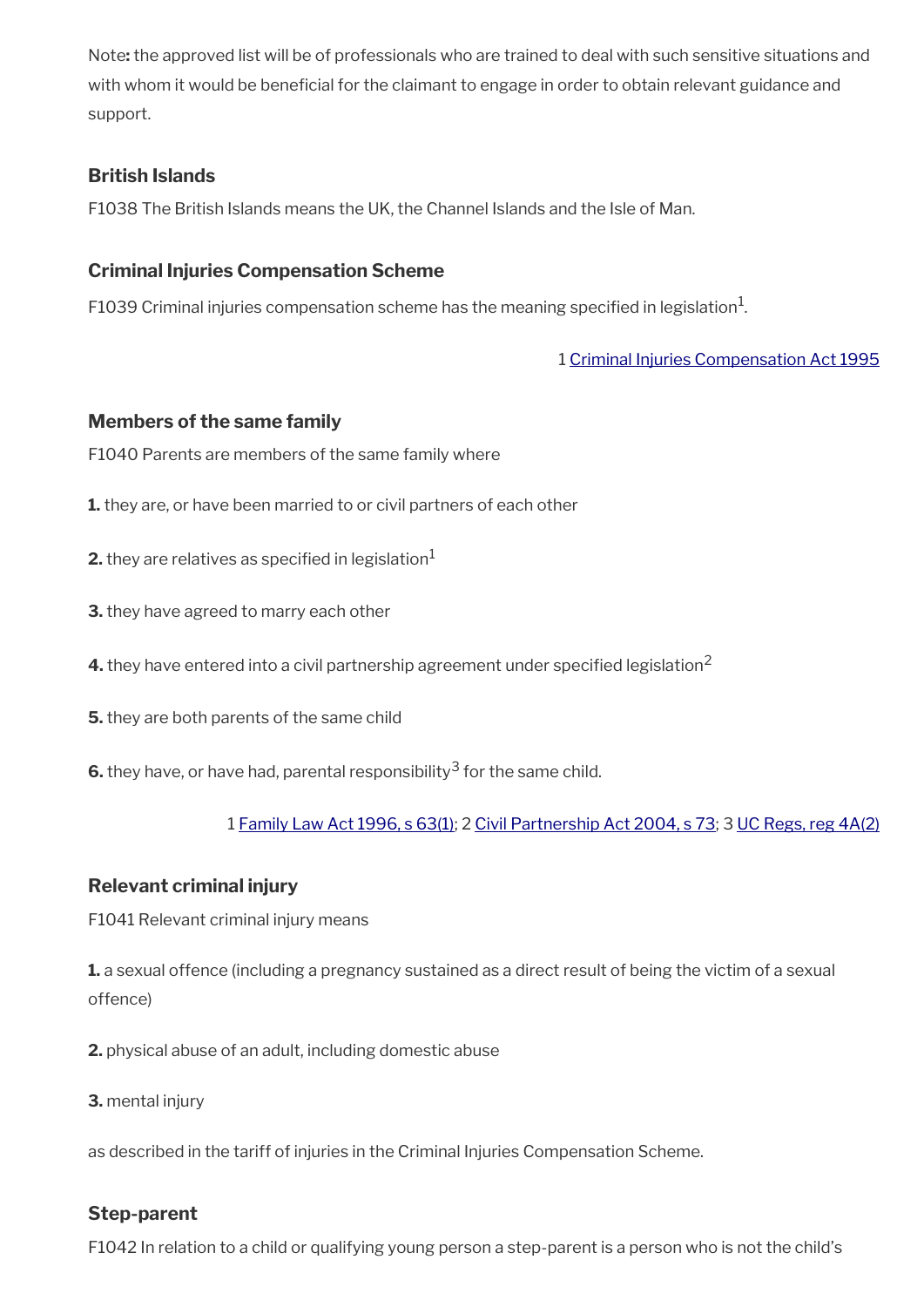parent but

**1.** is a member of a couple, the other member of which is a parent of the child, where both are responsible for that child **or**

**2.** was previously a member of a couple, the other member of which was a parent of the child, where immediately prior to ceasing to be a member of that couple the person was, and has since continued to be, responsible for that child $^{\rm 1}$ .

1 [UC Regs, reg 2](https://www.legislation.gov.uk/uksi/2013/376/regulation/2)

F1043 – F1055

#### **Who is the responsible person?**

F1056 The responsible person is

**1.** the person with whom the child or qualifying young person normally lives<sup>1</sup>or

**2.** where the child or qualifying young person normally lives with two or more persons who are not a couple, the person who has main responsibility $^2$ .

1 [UC Regs, reg 4\(2\);](https://www.legislation.gov.uk/uksi/2013/376/regulation/4) 2 [reg 4\(4\)](https://www.legislation.gov.uk/uksi/2013/376/regulation/4)

F1057 – F1059

#### **Normally lives**

F1060 "Normally lives" is not defned in legislation, and should be applied with a focus on the normal pattern of living, rather than the amount of time spent with a particular person, or in a particular place, and "normally lives with" can include both minority and majority carers

**Note:** which person gets CHB is not taken into account.

#### **Example 1**

Alan and Frances have a daughter, Gail, who lives from Monday to Friday with her grandmother. She spends the majority of weekends and all school holidays with her mother and father. This arrangement has been in place for some time and is Gails normal pattern of living. She therefore normally lives with her parents and normally lives with her grandmother. The DM will need to determine who has main responsibility for Gail

#### **Example 2**

Alan's 14 year old son Eric has recently left LA care. He spends Monday to Thursday nights with his mother, Frances, and Friday to Sunday nights with his father Alan and step mother Barbara. Eric normally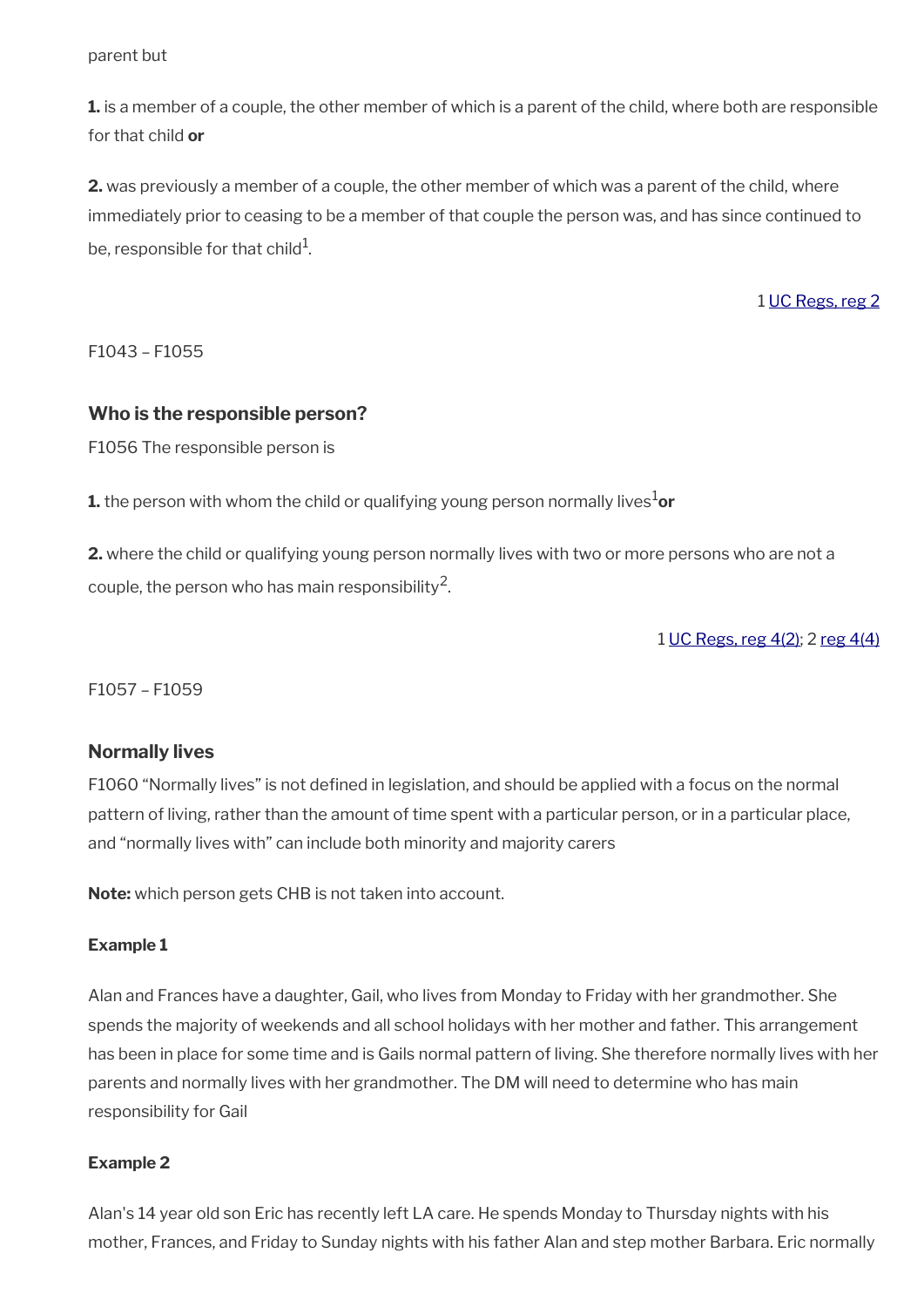lives with Frances for part of each week and normally lives with Alan for the balance of each week.

### **Example 3**

Marcus and Leanne are separated and share the care of their twins girls April and Amber. April lives with Marcus on weekdays, as he lives closer to her school, but spends weekends and part of the school holidays with her mother and sister. She is registered with her school as living at Marcus's address. Amber is disabled and Leanne cares for her at home full time. Amber has been awarded Disability Living Allowance. Marcus works full time and has not claimed any benefts. Leanne makes a new claim to Universal Credit for herself, April and Amber.

The DM decides April normally lives with Marcus, and also normally lives with Leanne. Leanne is awarded the child element and the disabled child addition for Amber but the DM will need to determine who has main responsibility for April.

F1061 – F1062

# **Main responsibility**

F1063 Where the child or qualifying young person normally lives with two or more persons who are not a couple, the deciding factor will be the person who has main responsibility. Who has that main responsibility $^1$ should be decided between the persons with whom the child or qualifying young person normally lives.

1 [UC Regs, reg 4\(4\)](https://www.legislation.gov.uk/uksi/2013/376/regulation/4) 

#### F1064 If

**1.** joint agreement cannot be reached as to which person has main responsibility **or**

**2.** in the opinion of the DM the choice of person with main responsibility does not refect the actual arrangements

the DM may determine which person has main responsibility $^{\mathrm{1}}$ .

1 [UC Regs, reg 4\(5\)](https://www.legislation.gov.uk/uksi/2013/376/regulation/4) 

#### **Who can have main responsibility?**

F1065 If the DM is required to determine who has main responsibility they should note that; main responsibility is not defned in regulations and should be given the meaning of the person who is normally answerable for, or called to account for the child or young person. In determining who has the main responsibility for a child or young person consideration should be given to:

**1.** Who makes day to day decisions about the child's welfare including, for example, arranging and taking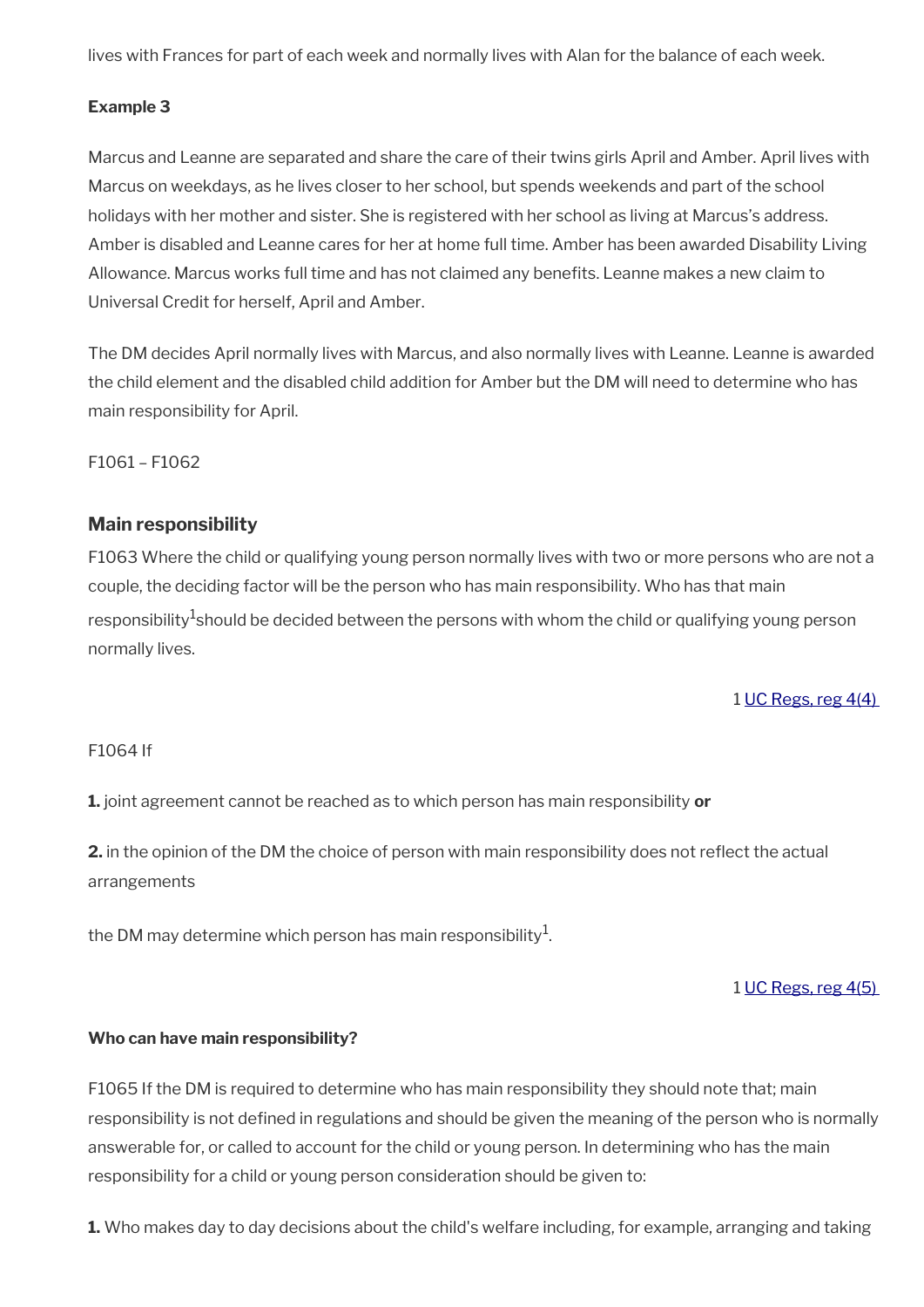them to visits to the doctor or dentist or enrolling and taking the child to and from school?

- **2.** Who provides the child with clothing, shoes, toiletries and other items needed for daily use?
- **3.** Who is the main contact for the child's school, doctor and dentist?

**4.** Who cares for the child when the child is ill?

This list should not be considered exhaustive.

#### **Example 1**

Alan lives with his partner Barbara, his daughter Caroline aged 15 and Caroline's 1 year old daughter, Danielle. Alan and Barbara support Caroline to care for Danielle. Caroline has returned to school and does not receive any support from Danielle's father. Danielle has a long term health condition. As Caroline is 15, Alan has registered Danielle with the GP and is also the main contact for the hospital where Danielle has regular appointments. Caroline usually takes Danielle to appointments accompanied by Alan. When Danielle is ill, Alan and Barbara take care of her so Caroline can attend school and complete her coursework. Alan becomes unemployed and claims Universal Credit for Barbara, Caroline and Danielle.

As Danielle lives with both Caroline and Alan equally they need to nominate which of them has main responsibility; they cannot decide. The decision falls to the DM who decides that Alan has main responsibility for her as he provides food, clothing, toiletries and all other items needed for her welfare and maintenance. He also is the main contact for the GP and hospital although Caroline also attends the appointments. The DM also takes Caroline's age into account as, at 15, she is below the minimum age needed to make her own claim to Universal Credit and Alan is still responsible for her.

**Note:** When Caroline becomes 16 the family may agree that she should now have main responsibility for Danielle and Caroline can claim Universal Credit as a lone parent. Danielle and Caroline would be removed from Alan's claim.

#### **Example 2**

Philip and Susan are divorced and have a son, Michael, who is 12 years old. Michael spends alternate weeks living with Philip or Susan throughout the year. Philip and Susan both pay equal fixed sums into a joint account each month which is used to buy clothing, shoes and other items Michael needs as well as paying for any school related expenses. Philip works part time and Susan is unemployed. Philip and Susan each claim Universal Credit with their new partners. Both want to add Michael to their claim and cannot agree on which of them should receive the child element.

The DM decides that Michael normally lives with both of his parents and that they both contribute equally to his day to day needs. However, the DM discovers that Susan makes appointments and takes Michael to the GP and to dentist appointments even if it is a week in which Michael is staying with Philip. Philip and Susan jointly decide which school to enrol Michael in but Susan is the primary contact and always attends parent's evenings. Susan also shops for items that Michael needs. The DM decides that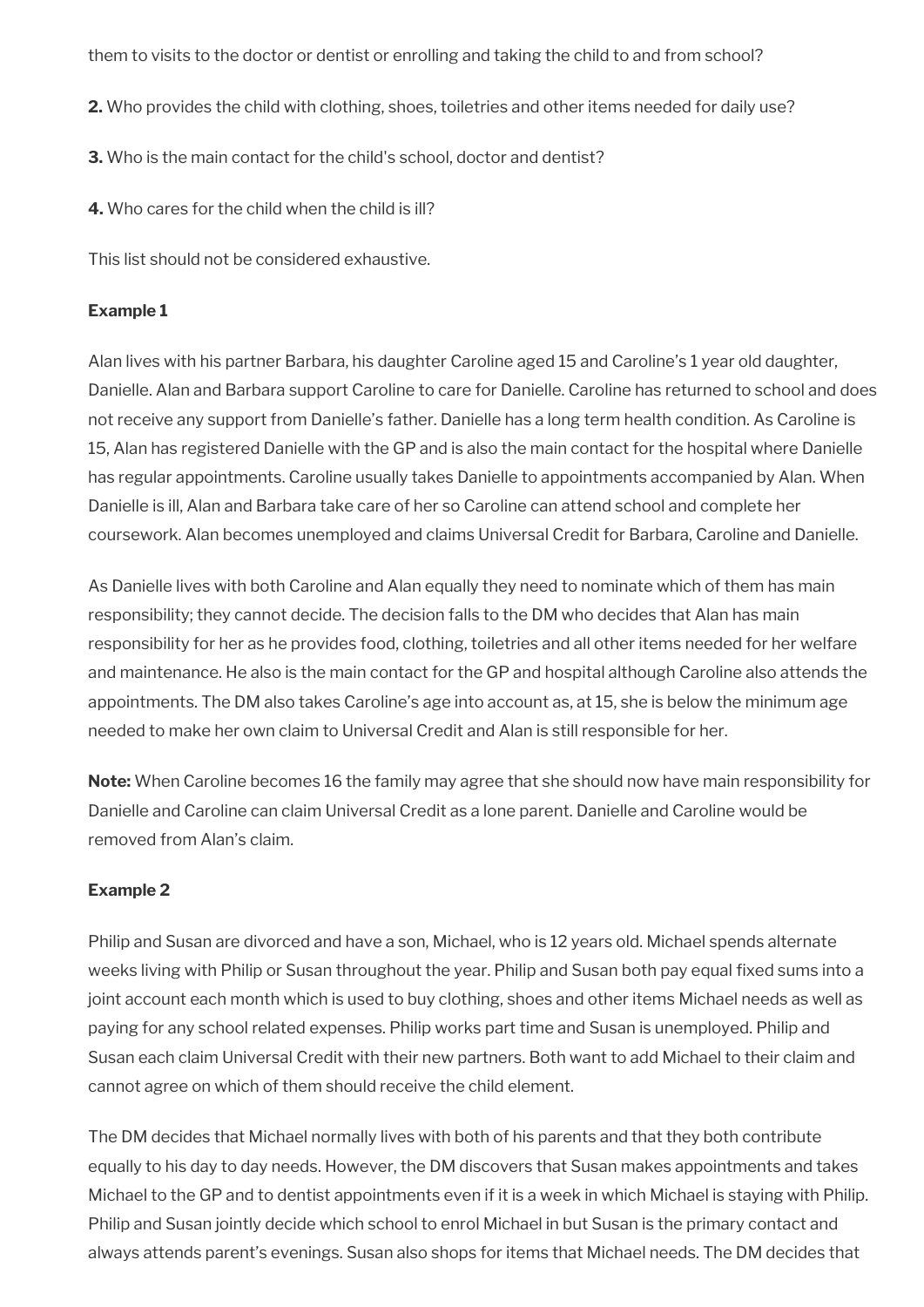Susan has main responsibility and awards the child element to her.

F1066 – F1068

# **Who is not the responsible person?**

F1069 A person cannot be responsible for a qualifying young person with whom they live as part of a  $\text{couple}^1$ .

### 1 [UC Regs, reg 4\(3\)](https://www.legislation.gov.uk/uksi/2013/376/regulation/4)

### **Example**

Jane is aged 17 living as a couple with Tom aged 20. Jane is still in education and meets the criteria to be a qualifying young person therefore Tom cannot be responsible for her.

F1070 A child or qualifying young person is not treated as being the responsibility of any person when the child or young person is

 $\boldsymbol{1}$ . being looked after by a LA $^1$  (other than in the circumstances described at F1073)  $\boldsymbol{\mathsf{or}}$ 

**2.** being held in custody pending trial or sentencing **or** 

**3.** in custody serving a sentence imposed by a court **or** 

**4.** on temporary leave from prison under specified legislation<sup>2</sup>.

1 [UC Regs, reg 2\(1\);](https://www.legislation.gov.uk/uksi/2013/376/regulation/2) 2 [UC Regs, reg 4\(6\)](https://www.legislation.gov.uk/uksi/2013/376/regulation/4)

#### **Example**

Jason (a qualifying young person) and part of his parents UC benefit unit is sent to prison for 4 months. Although Jason will be absent for less that 6 months his parents are no longer treated as responsible for him and the child element is removed from the first day of the assessment period in which he became a prisoner.

**Note:** as Jason's imprisonment is for a period of less than 6 months his parents can retain their renter's bedroom allocation.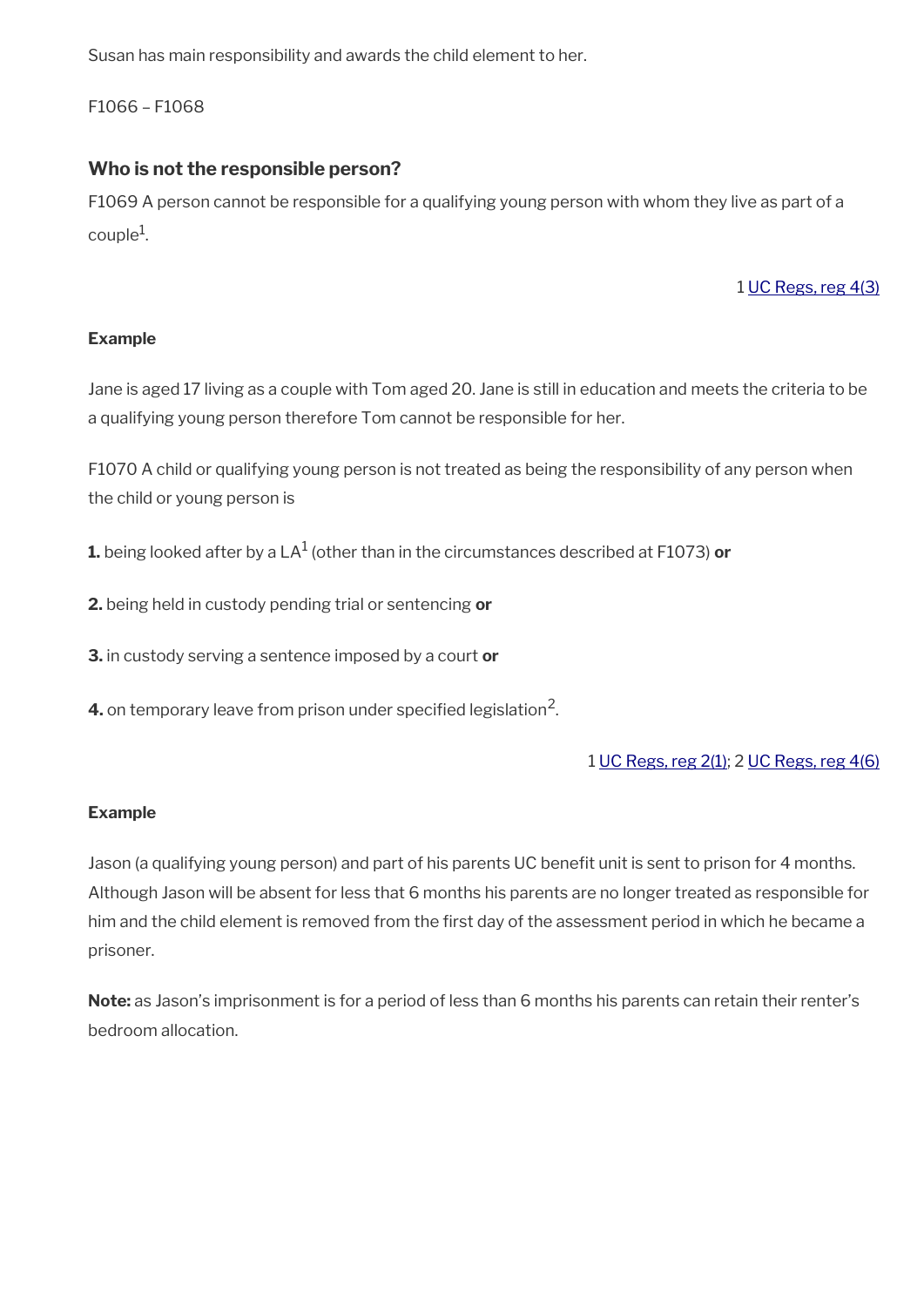# **Looked after by a LA F1071 - F1079**

# [Looked after child at home](#page-15-0) F1073-F1079

F1071 A looked after child is one where the LA has responsibility for that child's maintenance and care including a duty $^1$  to accommodate the child and have a care plan. The child may be placed with a foster parent, another family member, their parent or a person who has parental responsibility.

#### 1 [Children Act 89 s 22;](https://www.legislation.gov.uk/ukpga/1989/41/section/22) [Children \(Scotland\) Act 95 s 17\(6\)](https://www.legislation.gov.uk/ukpga/1995/36/section/17)

F1072 If the child is looked after, the LA will be obliged to provide fnancial support and the responsible parent will no longer be eligible for the child element, other than in the circumstances described in F1073.

#### **Example**

3 year old Tom had been in LA care following the death of his mother. His grandmother, Susan, applied for and was granted a Special Guardians Order, and awarded Special Guardianship Allowance. The LA ceased to have responsibility for Tom from the date of the Special Guardians Order and Susan became the responsible person. Susan is entitled to the child element and the Special Guardianship Allowance is not taken into account (see ADM H5002)

# <span id="page-15-0"></span>**Looked after child at home**

F1073 A child or qualifying young person is treated as still normally living with the responsible person during a period where they are looked after by a LA because they are on

**1.** a short break **or**

**2.** a series of short breaks<sup>1</sup>

for the purpose of providing respite for the person who normally cares for the child or qualifying young person.

#### 1 [UC Regs, reg 4A](https://www.legislation.gov.uk/uksi/2013/376/regulation/4A)

**Note:** Children receiving respite care will not all be looked after. The LA can provide short breaks without giving the child looked after status

#### **Example 1**

Stan is taken into LA care and is placed with foster parents. He is looked after by the LA therefore no temporary absence period is allowed and he is removed from his parent's award for the frst day of the assessment period in which he was taken into care.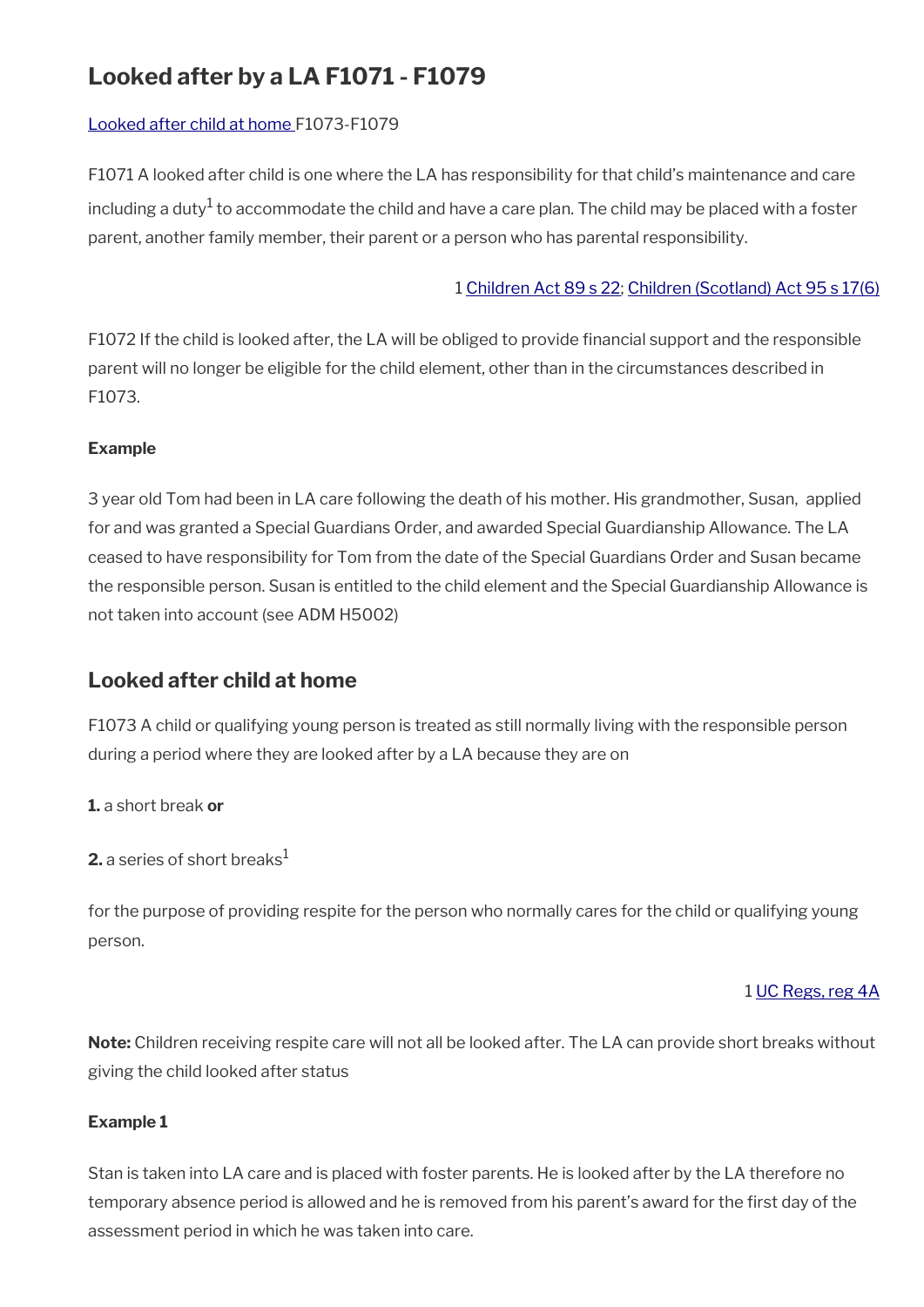### **Example 2**

Rueben has a severely disabled son, Ryan, who normally lives with him and for whom Rueben is a full time carer. Ryan's social worker, Rebecca, has assessed that Rueben needs a break from caring and that Ryan might beneft from interacting with other people. She puts a care plan in place under which she arranges for Ryan to spend one weekend each month living in a local authority run residential care home for children. Rebecca confrms that while he is accommodated in the residential care home, Ryan will be considered looked after by the local authority, but that this status ends when Ryan is returned home.

The DM decides that Rueben will continue to be eligible for the child element and disabled child addition during Ryan's series of short breaks for respite care and during which he has looked after status.

#### **Example 3**

Rueben successfully applies for Ryan to attend a residential school for disabled children in another town. Over the course of a year, Ryan will stay at the school for three terms each lasting for 10 to 12 weeks, separated by school holidays. He will return home to Rueben during school holidays and on some weekends. Ryan will not stay in the residential school for longer than12 weeks before returning home. Rebecca confrms that Ryan will not be considered looked after by the local authority while accommodated in the school. Reuben is able to visit Ryan at the school when he wishes to do so.

Rueben is able to continue to receive the child element and disabled child addition as for each of Ryan's absences from home he is not considered to be looked after.

F1074 A child or qualifying young person is treated as still normally living with the responsible person where they are looked after by a LA and placed with

#### **1.** their parent **or**

**2.** a person who has parental responsibility for them<sup>1</sup>

#### 1 [UC Regs, reg 4A](https://www.legislation.gov.uk/uksi/2013/376/regulation/4A)

**Note:** A person does not have parental responsibility if they are a foster parent or, in Scotland, a Kinship carer.

F1075 The duration of a short break, described at F1073, is not prescribed but DMs should note that any single period of absence (for whatever reason) that exceeds or is expected to exceed 6 months will mean the person is no longer responsible for the child.

**Note:** see ADM chapter F3 for how this effects the room allocation for housing costs

#### **Example**

Rebecca visits Rueben and Ryan and her assessment shows that Ryan is benefting from his time in the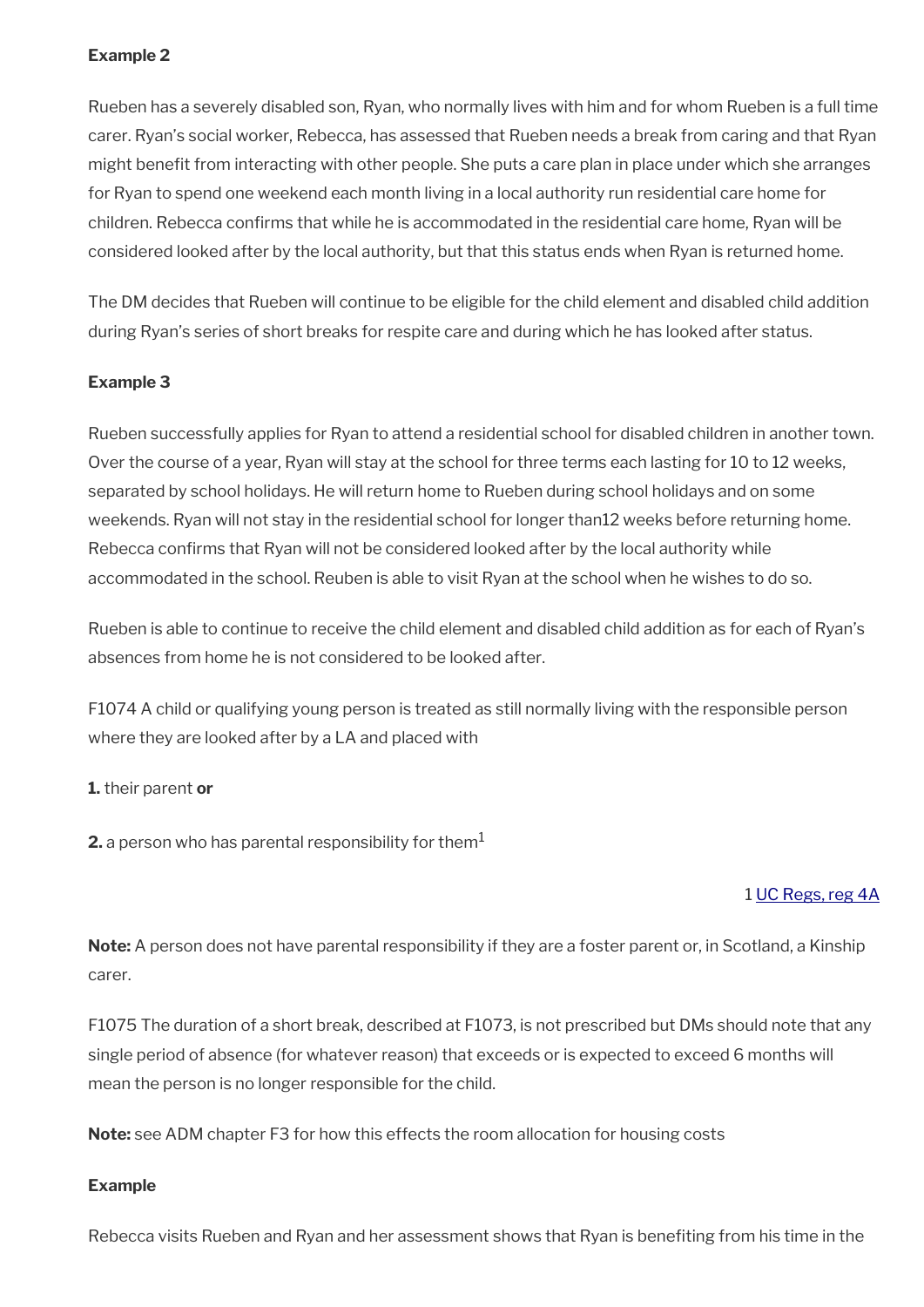residential care home for children. She arranges for Ryan to spend three months living in the residential care home for medical reasons after which time he will return home to Rueben. Rebecca confrms that Ryan will be looked after by the local authority while he is in the residential care home.

Rueben will not be eligible for the child element or the disabled child addition as Ryan has become looked after for a reason other than respite care.

**Note:** Rueben will become eligible for the child element and disabled child addition when Ryan returns home.

F1076 – F1079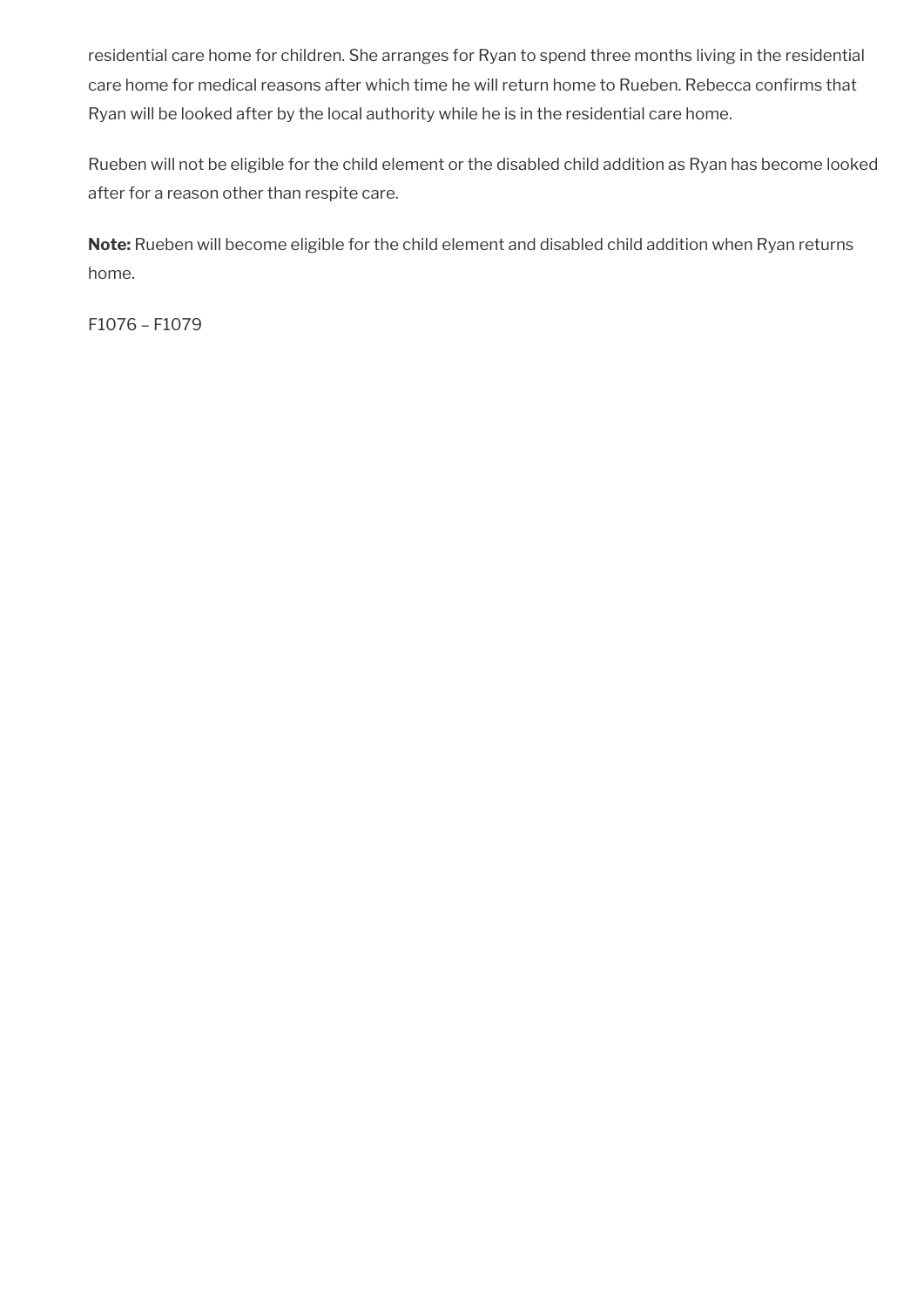# **Child or qualifying young person temporarily absent F1080 - F1099**

[General absence](#page-18-1) F1080 - F1081

[Temporary absence from GB](#page-18-0) F1082 - F1099

# <span id="page-18-1"></span>**General absence**

F1080 A child or qualifying young person may be absent and living away from the responsible person and benefit unit. In certain circumstances a claimant will cease to be responsible for an absent child or qualifying young person.

F1081 Do not treat the claimant as responsible for a child or young person where that child or young person is

**1.** absent from the household **or**

**2.** expected to be absent from the household

for 6 months $^1$  or more.

#### 1 [UC Regs, reg 4\(7\)\(a\)](https://www.legislation.gov.uk/uksi/2013/376/regulation/4)

#### **Example 1**

Nick is absent from his mother's house for 6 weeks during the school holidays during which time he is living with his father in Brighton. Nick is temporarily absent and still included in his mothers beneft unit for the whole period of absence.

#### **Example 2**

Stan is absent in hospital for an unknown period. He is considered to be temporarily absent for the next 6 months. After 5 months Stan's parents report that he will have to remain in hospital for at least a further 3 months. The DM is now aware that the absence period will exceed 6 months (5 months already passed + anticipated 3 months) and so Stan is removed from his parents benefit assessment. This change in circumstances will be effective from the first day of the assessment period in which the notification of Stan's prolonged stay is received.

# <span id="page-18-0"></span>**Temporarily absent from GB**

F1082 Do not treat the claimant as responsible for a child or young person where that child or young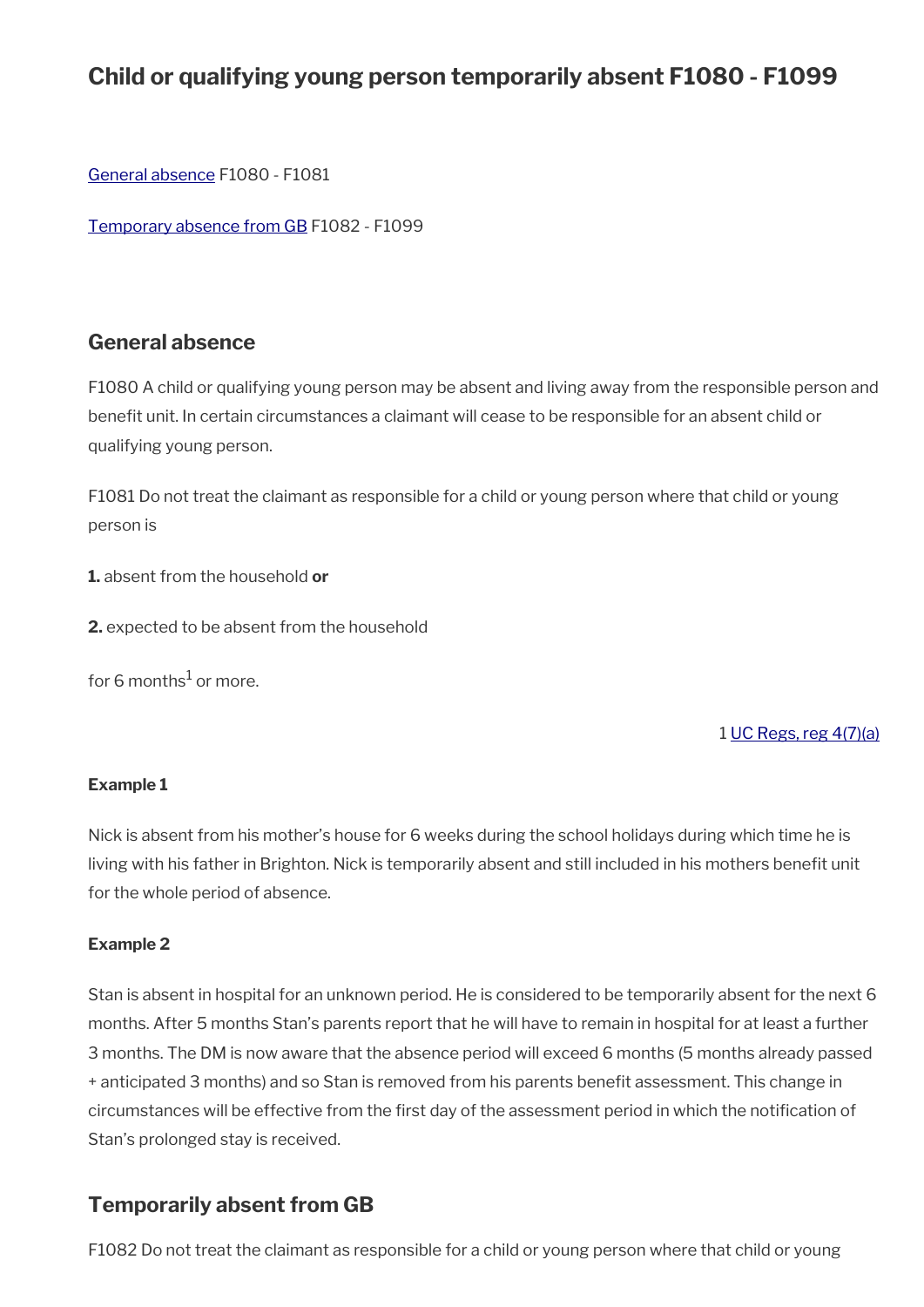person is

**1.** absent **or**

**2.** expected to be absent

from GB for 1 month $^1$  or more.

#### 1 [UC Regs, reg 4\(7\)\(b\)](https://www.legislation.gov.uk/uksi/2013/376/regulation/4)

F1083 The absence period in F1082 above can be extended by up to a further month $^1$  if the temporary absence is in connection with the death of a close relative of the child or qualifying young person. See F1141 for the meaning of close relative.

#### 1 [UC Regs, reg 4\(7\)\(b\)](https://www.legislation.gov.uk/uksi/2013/376/regulation/4)

#### **Example 1**

Nick is absent from his mothers house for 6 weeks during the school holidays during which time he lives with his father in Spain. No temporary absence period is allowed and he is removed from his mother's assessment from the outset of his absence.

#### **Example 2**

Nick is absent from his mothers house for 4 weeks during the school holidays during which time he lives with his father in Spain. Nick is temporarily absent during which time his Mother retains the child element.

F1084 The absence period in F1082 can also be for a duration of up to 6 months<sup>1</sup> where that absence is in connection with the child or qualifying young person undergoing

**1.** treatment for an illness or physical or mental disability by, or under the supervision of, a qualified practitioner **or**

**2.** medically approved convalescence or care as a result of treatment for an illness or physical or mental disability, where the person had that illness or disability before leaving GB.

1 [UC Regs, reg 4\(7\)\(b\)](https://www.legislation.gov.uk/uksi/2013/376/regulation/4) 

**Note: "**medically approved" means<sup>1</sup> certified by a medical practitioner

1 [UC Regs, reg 11\(5\)](https://www.legislation.gov.uk/uksi/2013/376/regulation/11)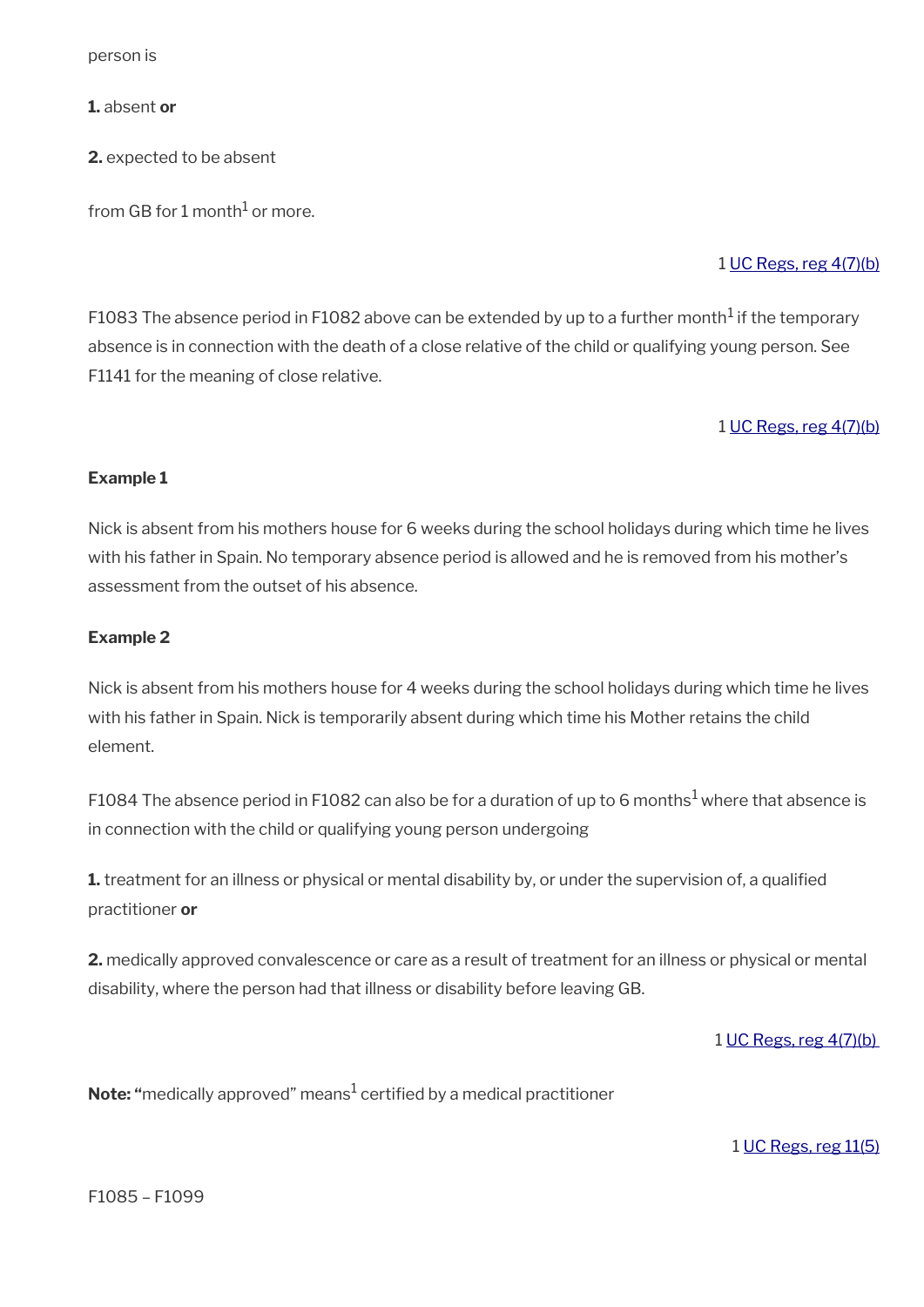# **Run on after death F1100 - F1109**

[Run on after death](#page-20-0) F1100

# <span id="page-20-0"></span>**Run on after death**

F1100 Where

**1.** a claimant's award of UC includes an amount for a child or qualifying young person for whom they are responsible **and** 

**2.** that child or qualifying young person dies

the appropriate child element will continue in payment until the end of the second assessment period following the assessment period in which the death occured<sup>1.</sup>

1 [UC Regs, reg 37](https://www.legislation.gov.uk/uksi/2013/376/regulation/37)

#### **Example**

Steve and Janet are entitled to UC for themselves including an allowance for their son Max, their assessment period runs from the 10th of each month. Max dies on 12.08.14. The Child element is included in the UC award until 09.11.14.

F1101 – F1109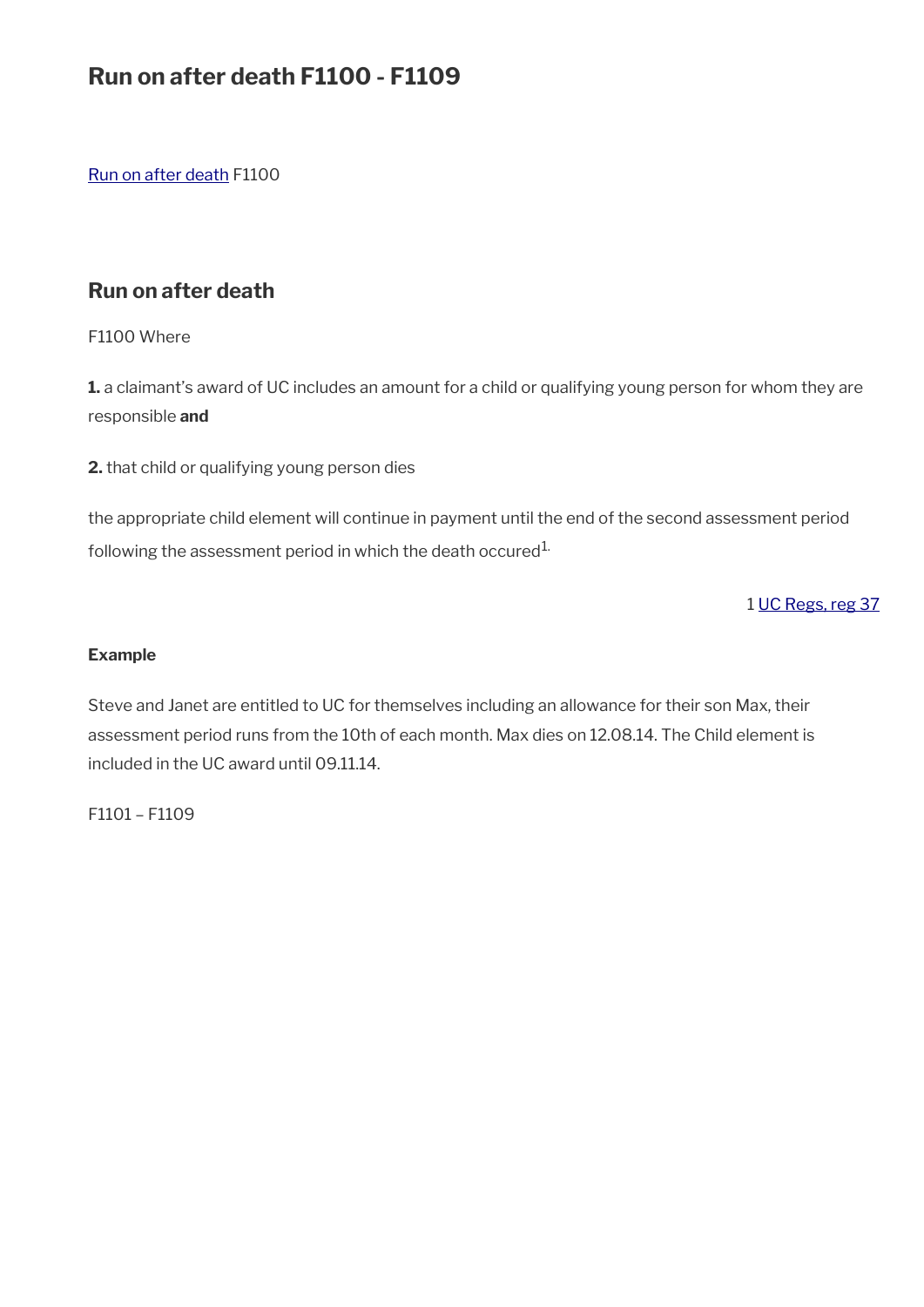# **Rates of allowance F1110 - F1119**

[Rates of allowance](#page-21-0) F1110

# <span id="page-21-0"></span>**Rates of allowance**

F1110 There will be a separate rate of child element $^{\rm 1}$  for the

**1.** first child or qualifying young person born before 6.4.17<sup>2</sup>

2. first child or qualifying young person born on or after 6.4.17 and the second and each subsequent child or qualifying young person

1 [UC Regs, reg 36\(1\);](https://www.legislation.gov.uk/uksi/2013/376/regulation/36) 2 UC(TP)Regs, reg 43

| <b>Child element</b>                                                                                                           |         |
|--------------------------------------------------------------------------------------------------------------------------------|---------|
| First child or qualifying young person born before 6.4.17                                                                      | £281.25 |
| First child or qualifying young person born on or after 7.4.17, second and each subsequent<br>child or qualifying young person | £235.83 |

F1111 – F1119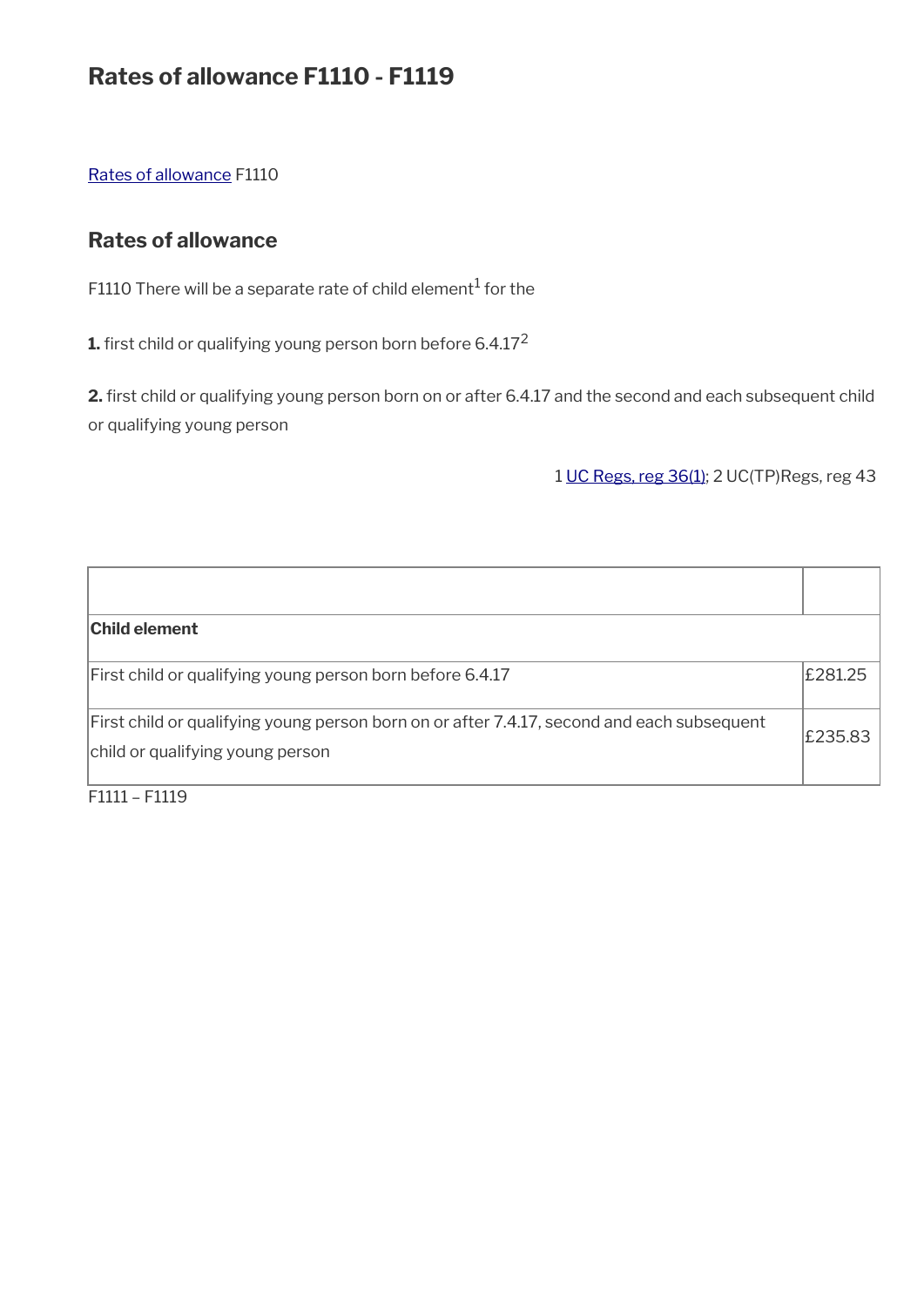# **Disabled child addition F1120 - F1138**

[Disabled child addition](#page-22-1) F1120

[Rate of disabled child addition](#page-22-0) F1122 - F1123

[Run on after death](#page-20-0) F1124 - F1138

# <span id="page-22-1"></span>**Disabled child addition**

F1120 In addition to the child element described at F1055, a further amount is included in the calculation of the UC maximum amount for each child or qualifying young person who is disabled $^1$ . This will be awarded at either a lower or a higher rate. If a child element is not in payment for a child or qualifying young person solely because of the two child limit (F1004), a disabled child addition can be paid for that child or qualifying young person.

#### 1 [UC Regs, reg 24\(2\)](https://www.legislation.gov.uk/uksi/2013/376/regulation/24)

F1121 **[\[See Memo ADM 07-22](https://intranet.dwp.gov.uk/manual/advice-decision-making-adm/07-22-adult-disability-payment-uc-esa-ns-jsa-ns)] [[see Memo ADM 12-21](https://intranet.dwp.gov.uk/manual/advice-decision-making-adm/12-21-disability-assistance-children-and-young-people-consequential-amendments-social-security)]** Disabled is not defned but for the purpose of this addition should be taken to mean a person who is

**1.** blind **or**

**2.** entitled to DLA or PIP.

# <span id="page-22-0"></span>**Rate of disabled child addition**

#### **[\[See Memo ADM 07-22](https://intranet.dwp.gov.uk/manual/advice-decision-making-adm/07-22-adult-disability-payment-uc-esa-ns-jsa-ns)]**

F1122 [\[see Memo ADM 12-21\]](https://intranet.dwp.gov.uk/manual/advice-decision-making-adm/12-21-disability-assistance-children-and-young-people-consequential-amendments-social-security) Unless F1123 applies, the lower rate of disabled child addition<sup>1</sup> is included where the child or qualifying young person is

**1.** entitled to DLA **or**

**2.** entitled to PIP.

#### 1 [UC Regs, reg 24\(2\)\(a\)](https://www.legislation.gov.uk/uksi/2013/376/regulation/24)

F1123 The higher rate of disabled child addition $^1$  is included where the child or qualifying young person is

**1.** entitled to the care component of DLA at the highest rate **or**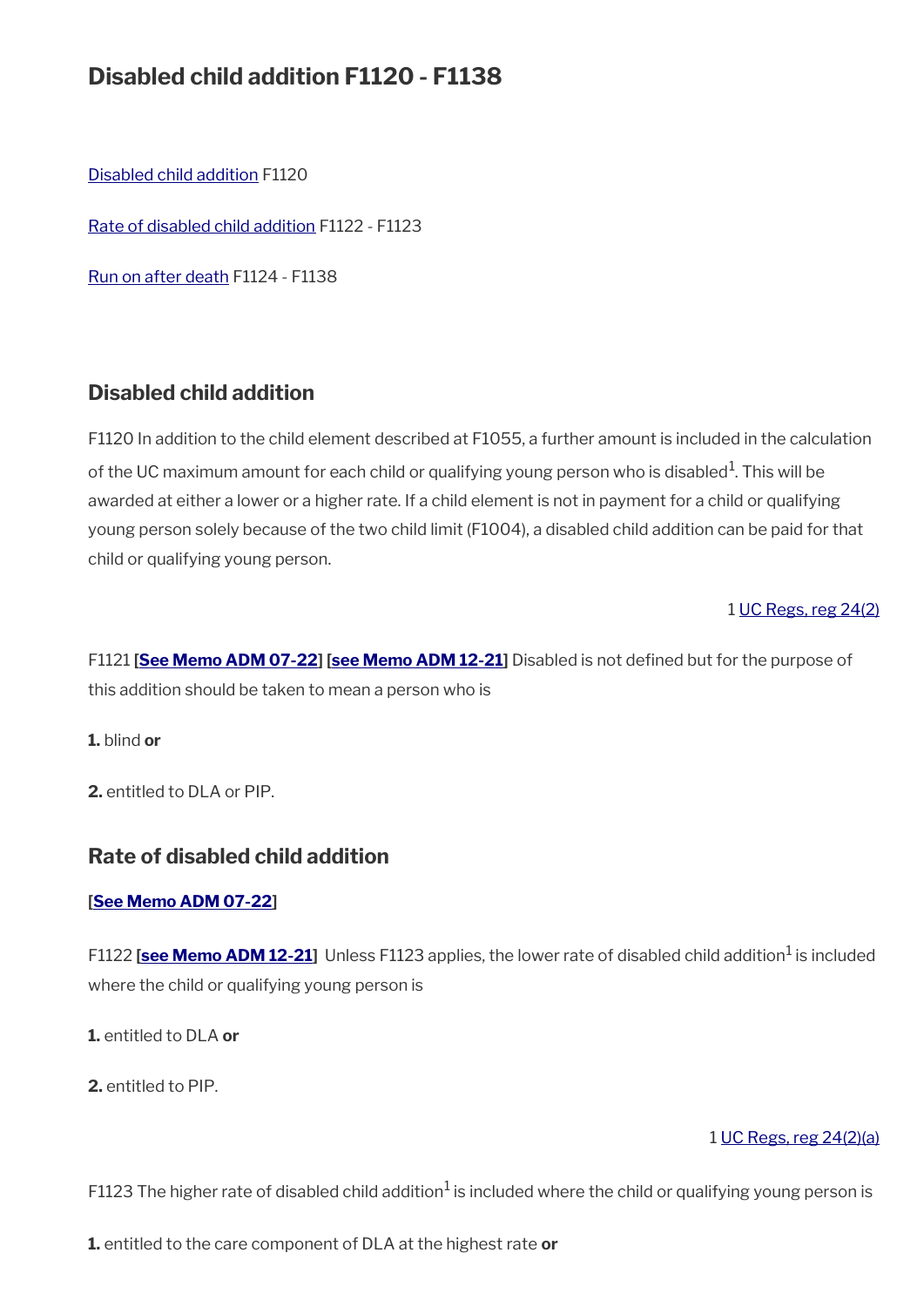**3.** blind<sup>2</sup>

# 1 [UC Regs, reg 24\(2\)\(b\);](https://www.legislation.gov.uk/uksi/2013/376/regulation/24) 2 [reg 2](https://www.legislation.gov.uk/uksi/2013/376/regulation/2)

| Additional amount for disabled child or qualifying young person |         |  |
|-----------------------------------------------------------------|---------|--|
| Lower rate                                                      | £128.25 |  |
| Higher rate                                                     | £400.29 |  |

# **Run on after death**

#### F1124 Where

**1.** a claimant's award of UC includes a disabled child addition for a child or qualifying young person for whom they are responsible **and**

**2.** that child or qualifying young person dies

the disabled child addition will continue in payment until the end of the second assessment period following the assessment period in which the death occured<sup>1.</sup>

1 [UC Regs, reg 37](https://www.legislation.gov.uk/uksi/2013/376/regulation/37)

F1125 – F1138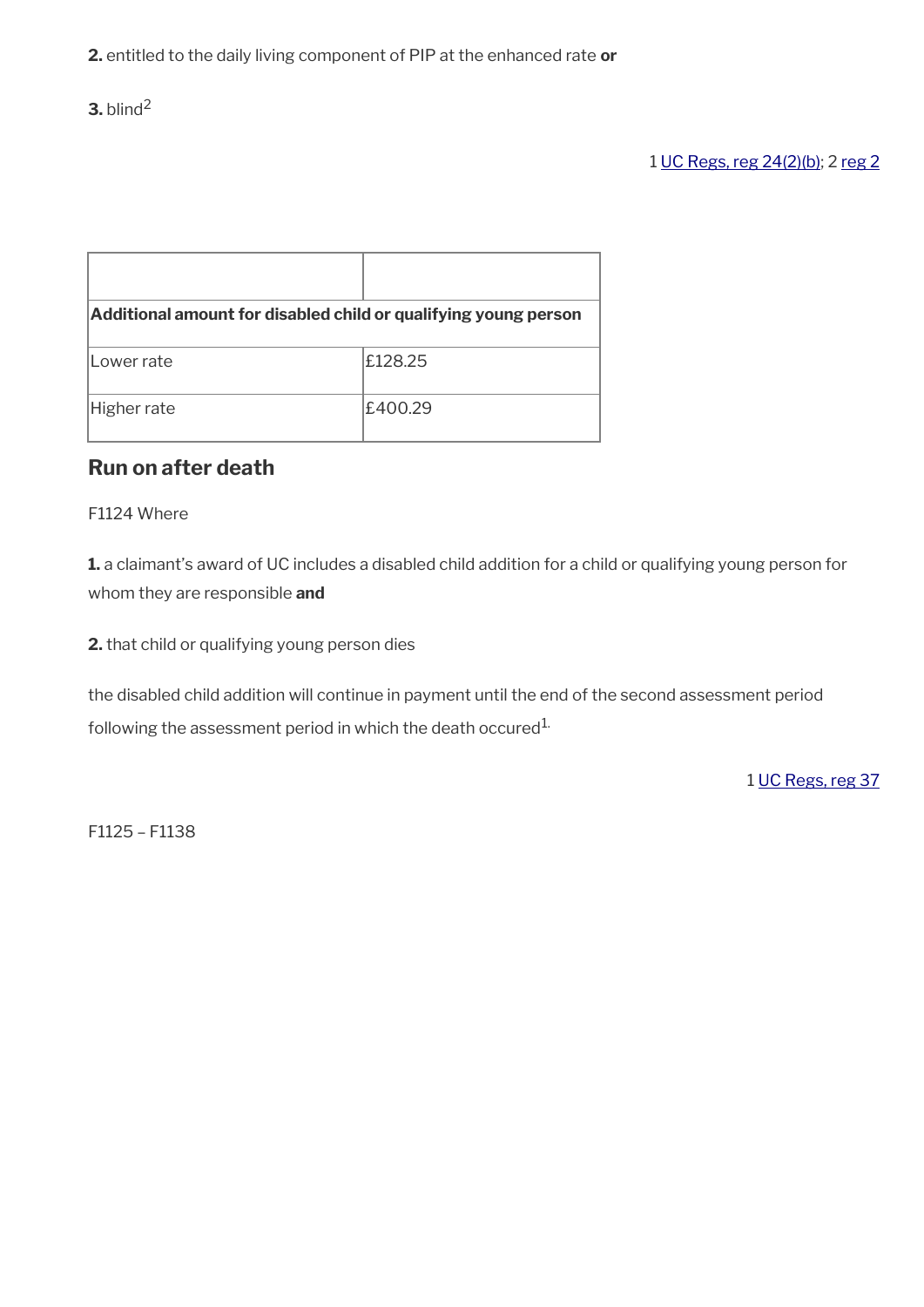# **Definitions F1139 - F9999**

**[Blind](#page-24-2) F1139** 

[Child](#page-24-1) F1140

[Close relative F](#page-24-0)1141

[Parental responsibility](#page-25-1) F1142

[Qualifying young person](#page-25-0) F1143

# <span id="page-24-2"></span>**Blind**

<code>F1139</code> A person is blind $^{\rm 1}$  where they are certified by a consultant ophthalmologist as

**1.** blind **or**

**2.** severely sight impaired.

1 [UC Regs, reg 2](https://www.legislation.gov.uk/uksi/2013/376/regulation/2)

# <span id="page-24-1"></span>**Child**

F1140 Child means $^1$  a person under the age of 16.

Note: There is no need for the child to be receiving education for this definition to apply.

1 [WR Act 12, s 40](https://www.legislation.gov.uk/ukpga/2012/5/section/40) 

# <span id="page-24-0"></span>**Close relative**

F1141 A close relative in relation to a person means<sup>1</sup>

**1.** parent

**2.** parent-in-law

**3.** son

**4.** son-in-law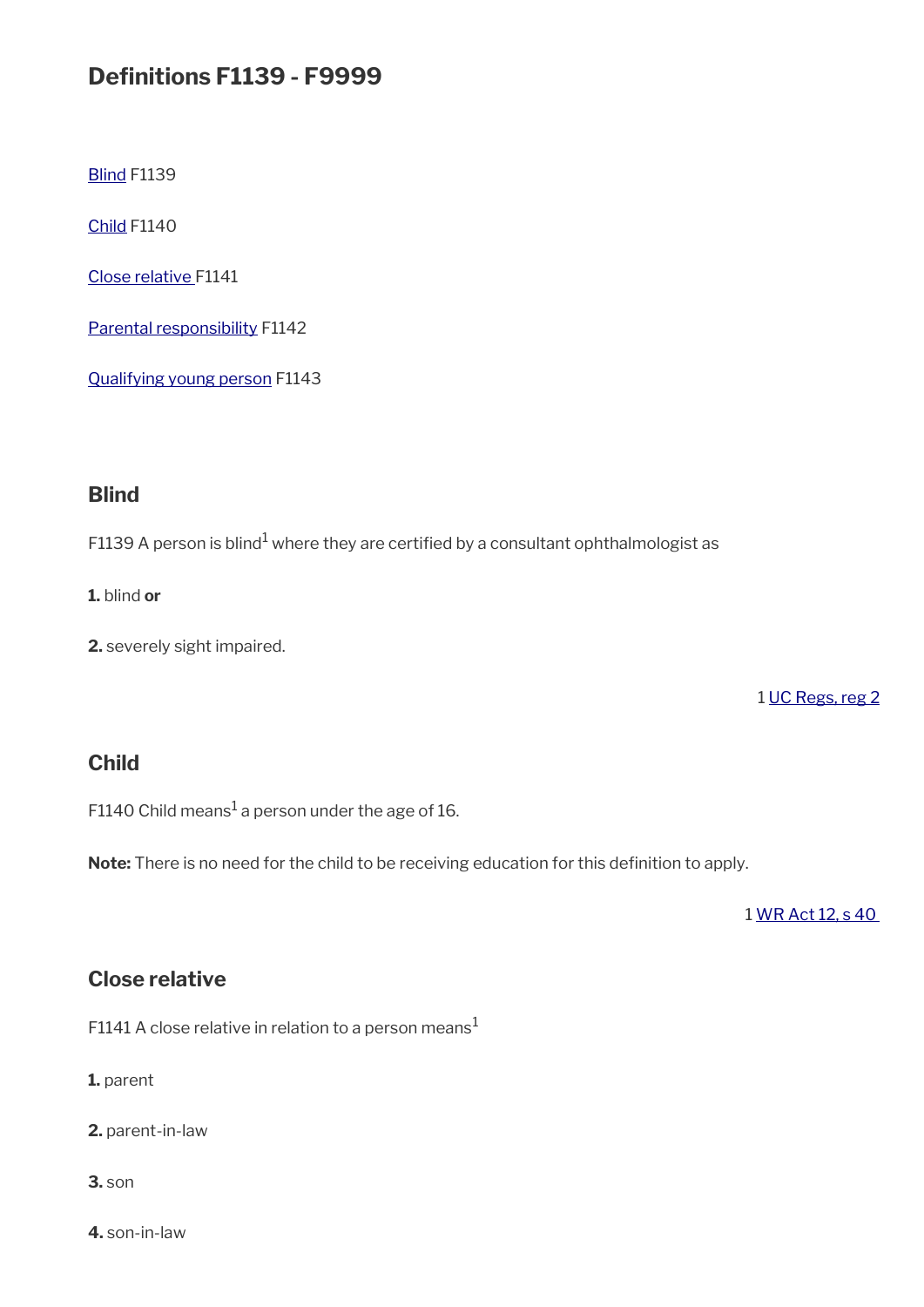**5.** daughter

**6.** daughter-in-law

**7.** step-parent

**8.** step-son

**9.** step-daughter

**10.** brother

**11.** sister

**12.** where any of **1.** – **11.** is a member of a couple, the other member of the couple.

#### 1 [UC Regs, reg 2](https://www.legislation.gov.uk/uksi/2013/376/regulation/2)

# <span id="page-25-1"></span>**Parental responsibility**

F1142 Parental responsibility means all the rights, duties, powers, responsibilities and authority which by law a parent of a child has in relation to the child and his property $^{\mathrm{1}}$ .

1. [Children Act 1989, s 3](https://www.legislation.gov.uk/ukpga/1989/41/section/3): [Children \(Scotland\) Act 1995, s 1](https://www.legislation.gov.uk/ukpga/1995/36/section/1) or [2](https://www.legislation.gov.uk/ukpga/1995/36/section/2)

# <span id="page-25-0"></span>**Qualifying young person**

F1143 A qualifying young person is a person who has reached the age of 16 but not the age of 20 and who is

**1.** aged 16 years, but only for the period up to, but not including, the 1st September that next follows their 16th birthday

**2.** aged up to 19 years, but only for the period up to, but not including, the 1st September that next follows their 19th birthday where they are enrolled on, or accepted for

**2.1** approved training<sup>1</sup> or

**2.2** a course of education

this must not include meal breaks or unsupervised study, including homework, whether done on or off the premises of the educational establishment $^{\mathsf{2}}$ .

**2.2.a** which is not advanced education

2.2.b at a school, college or other establishment that is approved by the Secretary of State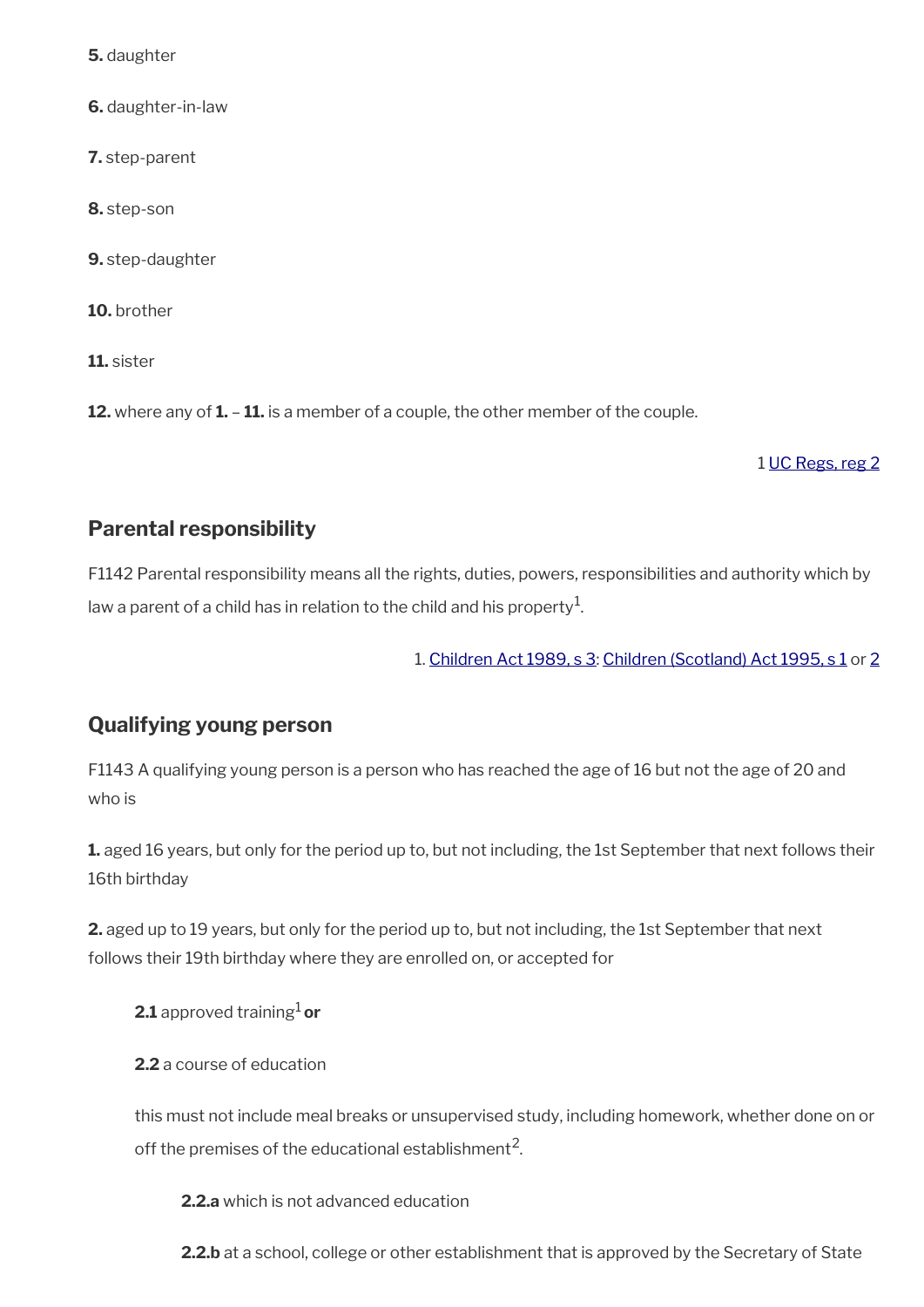**2.2.c** where they spend on average more than twelve hours a week during term time in receiving tuition doing examinations or practical work or supervised study

**Note 1:** Where the young person at 2. above is aged 19, they must have started the course of education or training, or been accepted or enrolled on it before reaching that age $^3$ .

**Note 2:** The education or training described in **2.1** and **2.2** does not include education or training that is provided through a contract of employment<sup>4</sup>

**Note 3:** A person shall be treated as undertaking a course of FTE during the period between the end of one course and the start of another where the person is accepted for or enrolled on the latter course.

**Note 4:** Where a child or qualifying young person turns 16 or 19 on the 31st August the period described at **1.** and **2.** will end on that same day

1 [UC Regs, reg 5\(4\)](https://www.legislation.gov.uk/uksi/2013/376/regulation/5); 2 [UC Regs, reg 5\(1\);](https://www.legislation.gov.uk/uksi/2013/376/regulation/5) 3 [reg 5\(2\)](https://www.legislation.gov.uk/uksi/2013/376/regulation/5); 4 [reg 5\(3\)](https://www.legislation.gov.uk/uksi/2013/376/regulation/5)

F1144 Any person who falls within F1143 is not a qualifying young person if they are receiving UC, JSA or  $FSA<sup>1</sup>$ 

1 [UC Regs, reg 5\(5\)](https://www.legislation.gov.uk/uksi/2013/376/regulation/5)

#### **Approved training**

F1145 Approved training means training arranged under prescribed legislation<sup>1</sup> and approved by the Secretary of State, and includes

- **1.** Foundation Learning
- **2.** Programme led apprenticeships that started before 31st July 2011
- **3.** Access to apprenticeships
- **4.** Apprenticeships in Olympic/Paralympics and Commonwealth games, Deep sea fshing
- **5.** In Wales, foundation apprenticeships or traineeships
- **6.** In Scotland, Skillseekers or Get ready for work.

1 [Employment and Training Act 1973, s 2\(1\)](https://www.legislation.gov.uk/ukpga/1973/50/section/2); [Enterprise and New Towns \(Scotland\) Act 1990, s 2\(3\)](https://www.legislation.gov.uk/ukpga/1990/35/section/2) 

#### **Non-advanced education**

F1146 Non-advanced education means any course up to, and including, the standard of

**1.** ordinary national diploma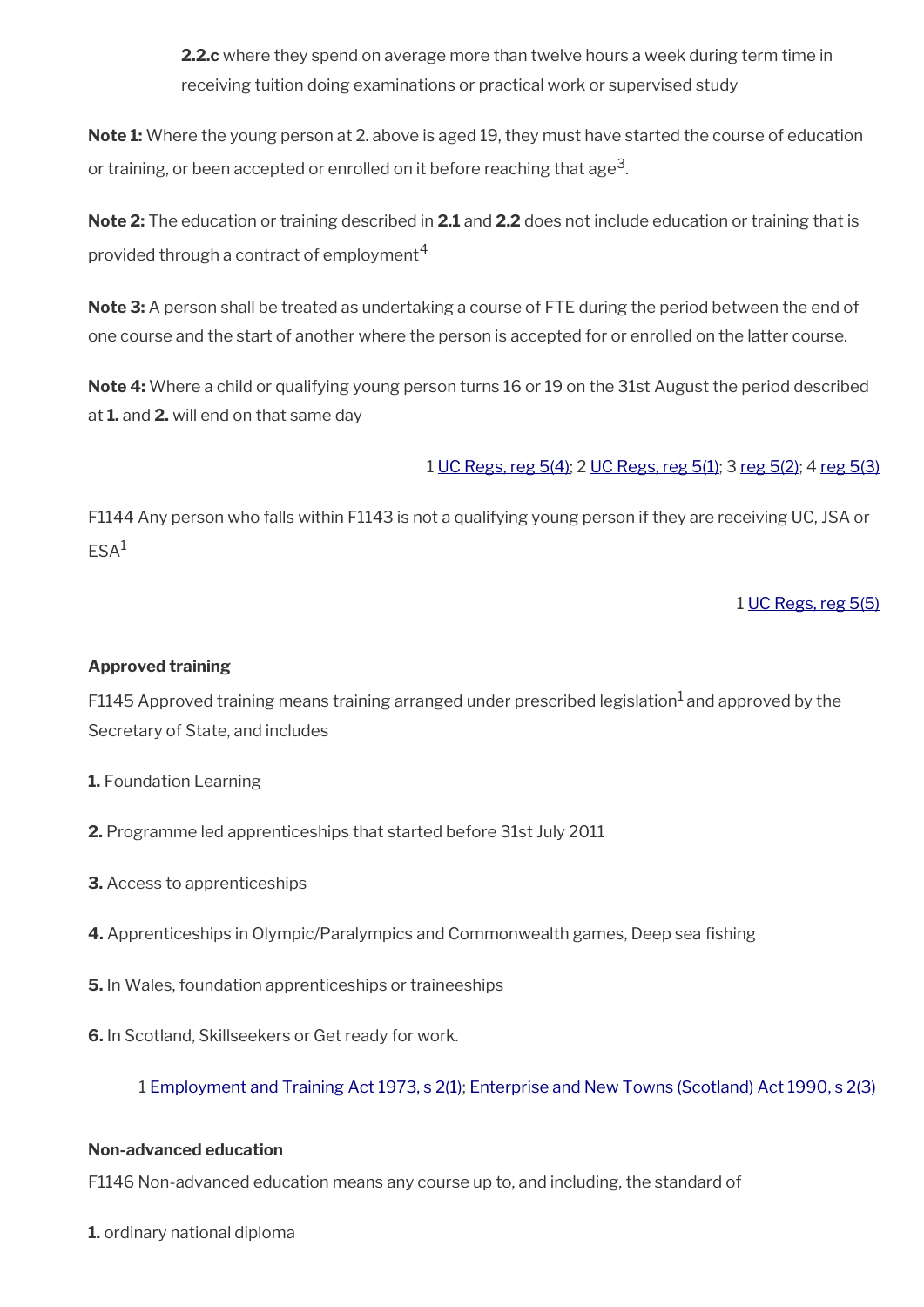### **2.** BTEC national diploma

**3.** national certificate of the Scottish Qualifications Authority

- **4.** GCE (advanced level)
- **5.** Scottish certificate of education (higher grade)
- **6.** Scottish certificate of sixth year studies
- **7.** National certificate of Edexcel.
- F1147 F9999

**The content of the examples in this document (including use of imagery) is for illustrative purposes only**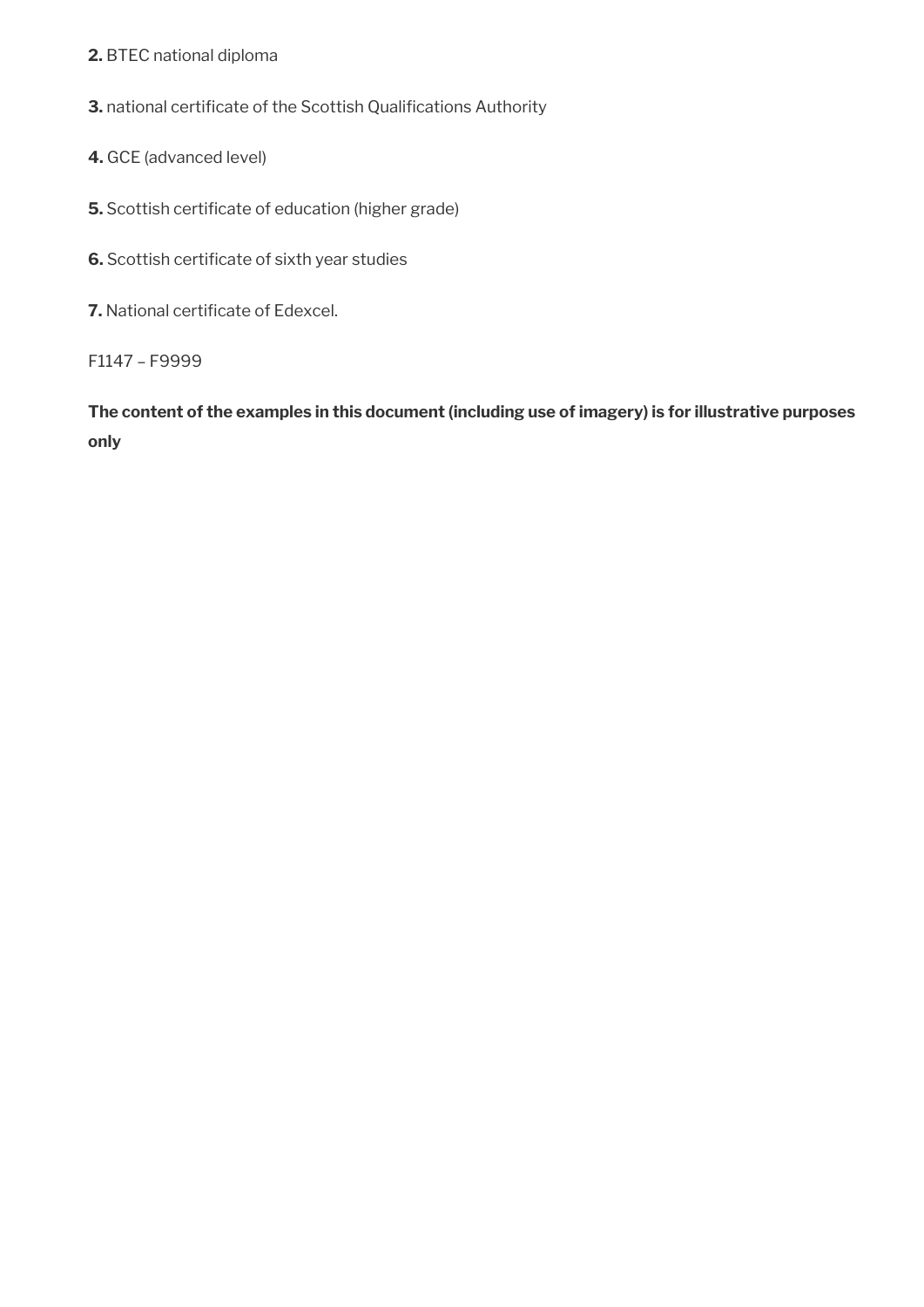# **Appendix 1 Interim period for two child maximum**

The following paragraphs apply to the period 6.4.17 to 31.1.19 **only**. For advice on entitlement to a child element outside that period, see paragraphs F1004 et seq.

1. During the interim period, a third and any subsequent child or qualifying young person in the claimant's household will only qualify for a child element if that child or qualifying young person is

- **1.** transitionally protected or (see paragraph 2 to 4)
- **2.** an exception $^1$  (see paragraphs 5 16 ).

*1 [UC Regs, reg 24A\(1\)\(b\)](https://www.legislation.gov.uk/uksi/2013/376/regulation/24A)*

# **Existing awards – transitional protection**

# **Interim period**

2 For the purposes of these provisions the interim period $^1$  is set beginning with 6.4.17 and ending on

31.1.19. A child (the 3<sup>rd</sup> or subsequent child) is transitionally protected<sup>2</sup>, as described at paragraph 1.**1.**, where an award of UC

- **1.** is in respect of an assessment period that
	- **1.1** includes 6.4.17 **or**
	- **1.2** falls wholly within the period from 6.4.17 to 31.1.19 **and**
- **2.** includes the child in question, who was born before 6.4.17 **and**
- **3.** there are at least 2 other children or qualifying young persons who were
	- **3.1** born before 6.4.17
	- **3.2** higher in the order (see paragraph 17) than the child at **2.**<sup>3</sup>

*1 UC (TP)Regs, reg 39(2); 2 [UC Regs, reg 24A\(3\);](https://www.legislation.gov.uk/uksi/2013/376/regulation/24A) 3 UC (TP)Regs, reg 40(2)*

#### **Example:**

Kevin is a single parent with 5 children. On 24.3.17 he is made redundant and makes his first UC claim.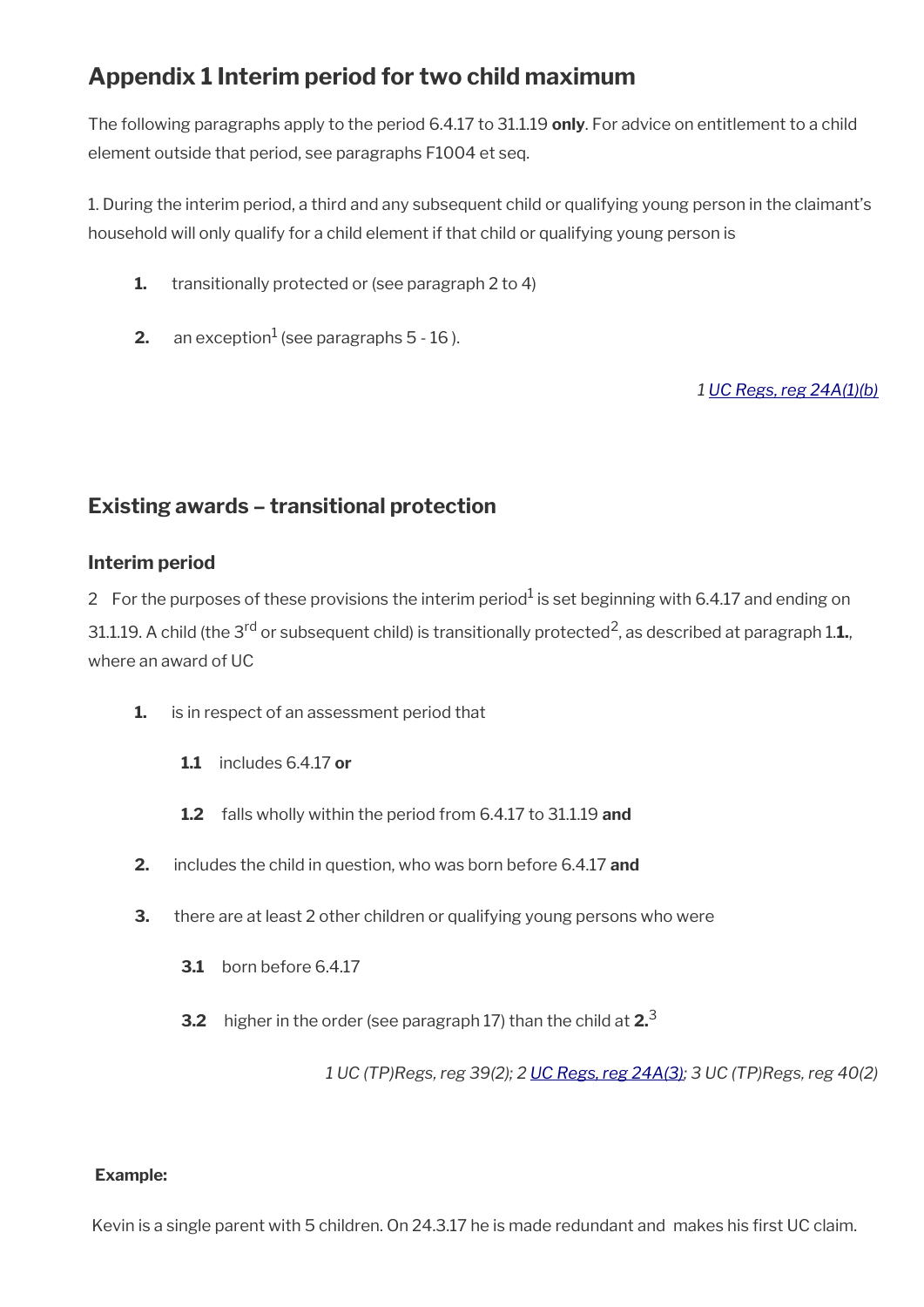Kevin's 3<sup>rd</sup>, 4<sup>th</sup> and 5<sup>th</sup> child will be transitionally protected and he is entitled to a child element in respect of all of his children.

# **After the interim period**

3 A child (the 3rd or subsequent child) is transitionally protected, as provided at paragraph 1 **1.** above, where an award of UC is in respect of an assessment period that includes 31.1.19 or begins on a date after 31.1.19 **and**

- **1.** includes the child in question, who was born before 6.4.17<sup>1</sup> and
- **2.** the claimant or either joint claimant was
	- **2.1** on 31.1.19
		- **2.1.a** entitled to UC **or**
		- **2.2.b** in a period of non-entitlement between connected awards (see paragraph 4) **or**

**2.2** where **2.1** does not apply the claimant became entitled to UC on a date after 31.1.19 and within the 6 months immediately preceding that date was in receipt of CTC/IS/JSA which included an allowance for that child **and**

throughout these periods (**2.1** or **2.2**) the claimant has not ceased to be responsible for that child or ceased to be entitled to UC (apart from a period of non-entitlement between connected awards)2 **and**

**3.** there are at least 2 other children or qualifying young persons who were born before 6.4.17

**3.1** for whom the claimant or either joint claimant satisfed the conditions described at **2. and** 

**3.2** are higher in the order (see paragraph 17) than the child under consideration<sup>3</sup>.

*1 UC (TP) Regs, reg 40(3)(a); 2 reg 40(3)(b); 3 reg 40(3)(c)*

# **Example:**

Kevin is a single parent with 5 children (all born before 6.4.17). He is made redundant and on 20.2.19 makes his first UC claim. Although the new claim restriction is now lifted Kevin doesn't satisfy all the transitional provisions (in particular previous entitlement within 6 months) and so is only paid a child element in respect of his two eldest children.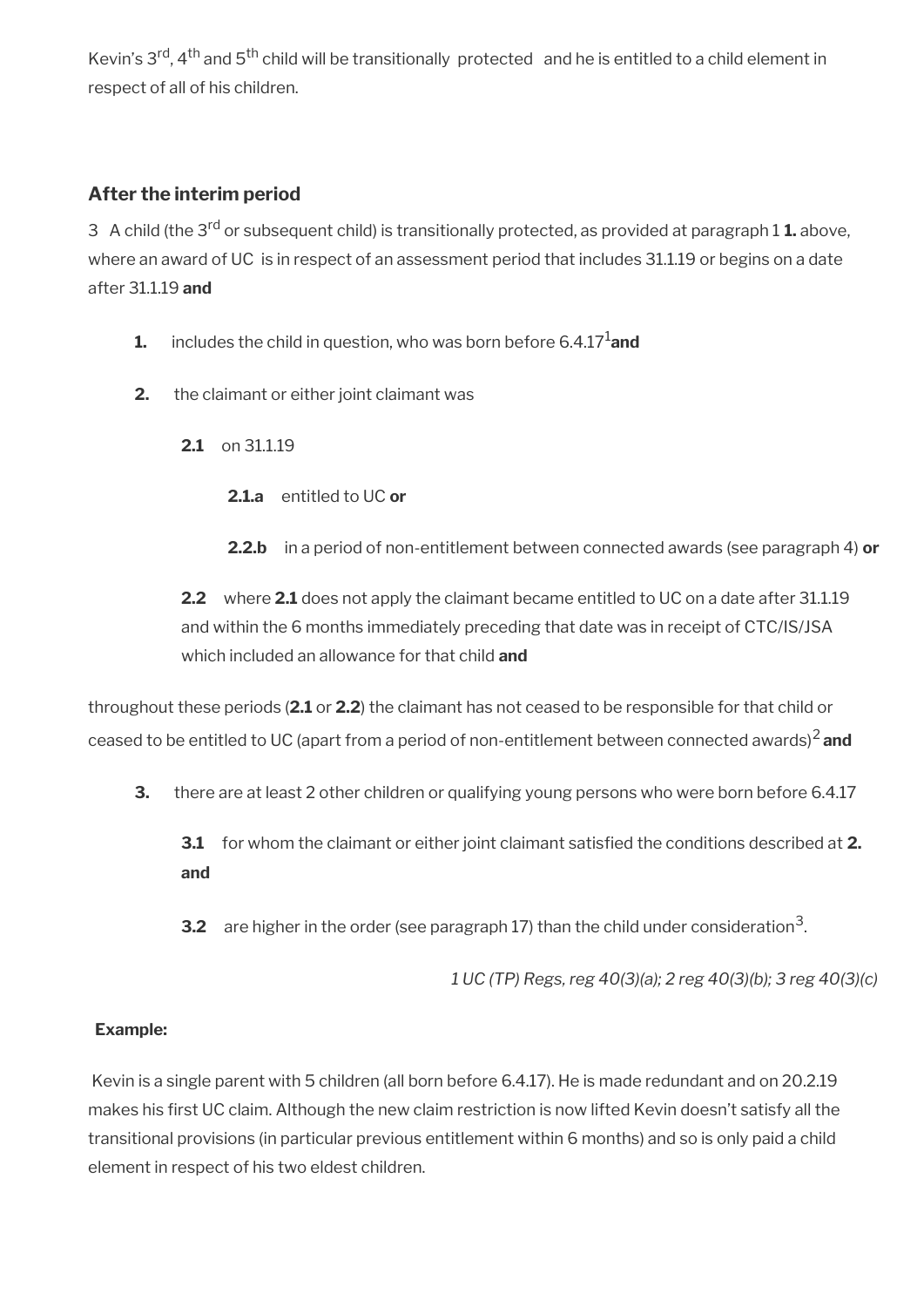#### **Connected awards**

- 4 For the purposes of paragraph 3**.2** awards are connected awards where the later award was made
	- **1.** as a result of the other award terminating when the claimant
		- **1.1** ceased to be a member of a couple **or**
		- **1.2** became a member of a couple

**2.** in any other circumstances which resulted in retaining the same assessment period for that award, that is where the new assessment period begins on the same day of each month as the assessment period of the previous award $^1\!$ 

*1 UC (TP) Regs, reg 40(4)* 

#### **Exceptions**

5 There are 5 categories that fall into the exception specifed at paragraph 1 **2.**

- **1.** multiple births (paragraph 6)
- **2.** adoptions (paragraph 7 -8)
- **3.** non-parental caring arrangements (paragraph 9-10)
- **4.** non-consensual conception (paragraph 11 13)
- **5.** continuation of existing exception. (paragraph 14 16)

#### **Multiple births**

6 An exception applies where

- **1.** the claimant is a parent (other than an adoptive parent) of the child
- **2.** the child was one of two or more children born as a result of the same pregnancy
- **3.** the claimant is responsible for at least two of the children born as a result of that pregnancy
- **4.** the child is not the first in the order of multiple birth children established under paragraph  $17<sup>1</sup>$

*1 UC Regs, Sch 12, para 2*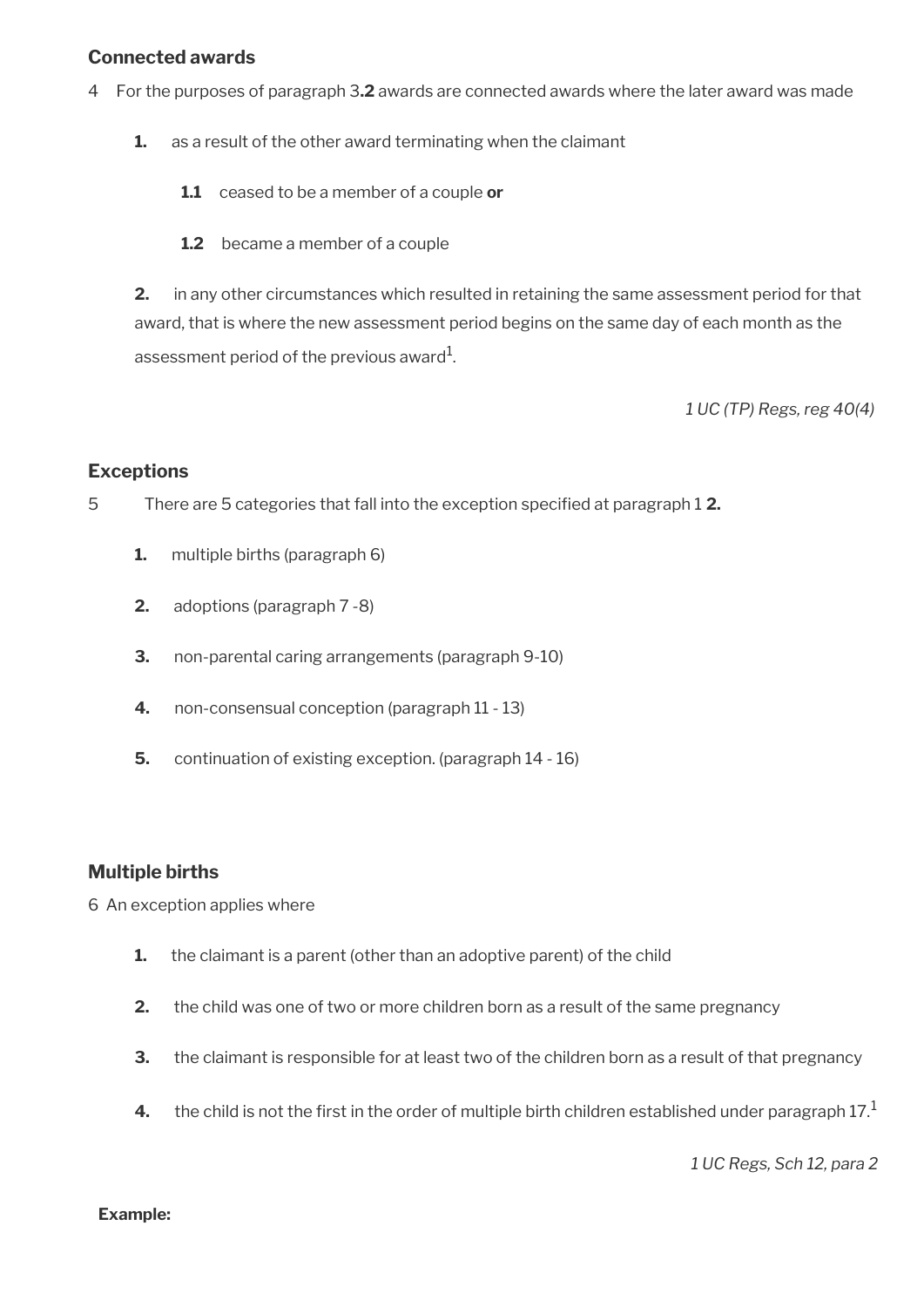Couple have two children Jack aged 5 and Jill aged 3, twins Alex and Luke are born on 20.12.17. The claimant is the parent of and responsible for the twins, they were born as a result of the same pregnancy and the DM decides that Alex is frst in the child order of the twins. The claimant is entitled to a child element for Jack, Jill and a child element for Luke under the multiple birth exception criteria. (Luke is not considered to be the first child in the DMs order of the twins)

# **Adoptions**

- 7 An exception applies $^1$  where
	- **1.** the child or qualifying young person has been
		- **1.1** adopted **or**
		- **1.2** placed for adoption

with the claimant under legislation $^2$ .

*1 UC Regs, Sch 12, para 3; 2 Adoption and Children Act 2002, Adoption and Children (Scotland) Act 2007*

8 The exception at paragraph 7 does not apply where the claimant or, if the claimant is a member of a couple, the other member

- **1.** was immediately prior to the child's adoption, a step parent of the child **or**
- **2.** has at any time been a parent of the child **or**
- **3.** adopted the child under a convention adoption order or an external adoption<sup>1</sup>or

**4.** had already adopted the child under the law of any country or territory outside the British Islands (see paragraph 22).

*1 Adoption and Children Act 2002, s 144 & Adoption and Children Scotland Act 2007, s 119(1)* 

# **Non-parental caring arrangements**

- 9 An exception applies where the claimant is
	- **1.** a friend or family carer of the child **or**
	- **2.**  $\,$  responsible for a child who is also a parent of a child $^1$ .

*1 UC Regs, Sch 12, para 4*

#### **Example:**

Couple have two children Jack aged 10 and Jill aged 15, Jill has a son Alex born on 20.12.17. As the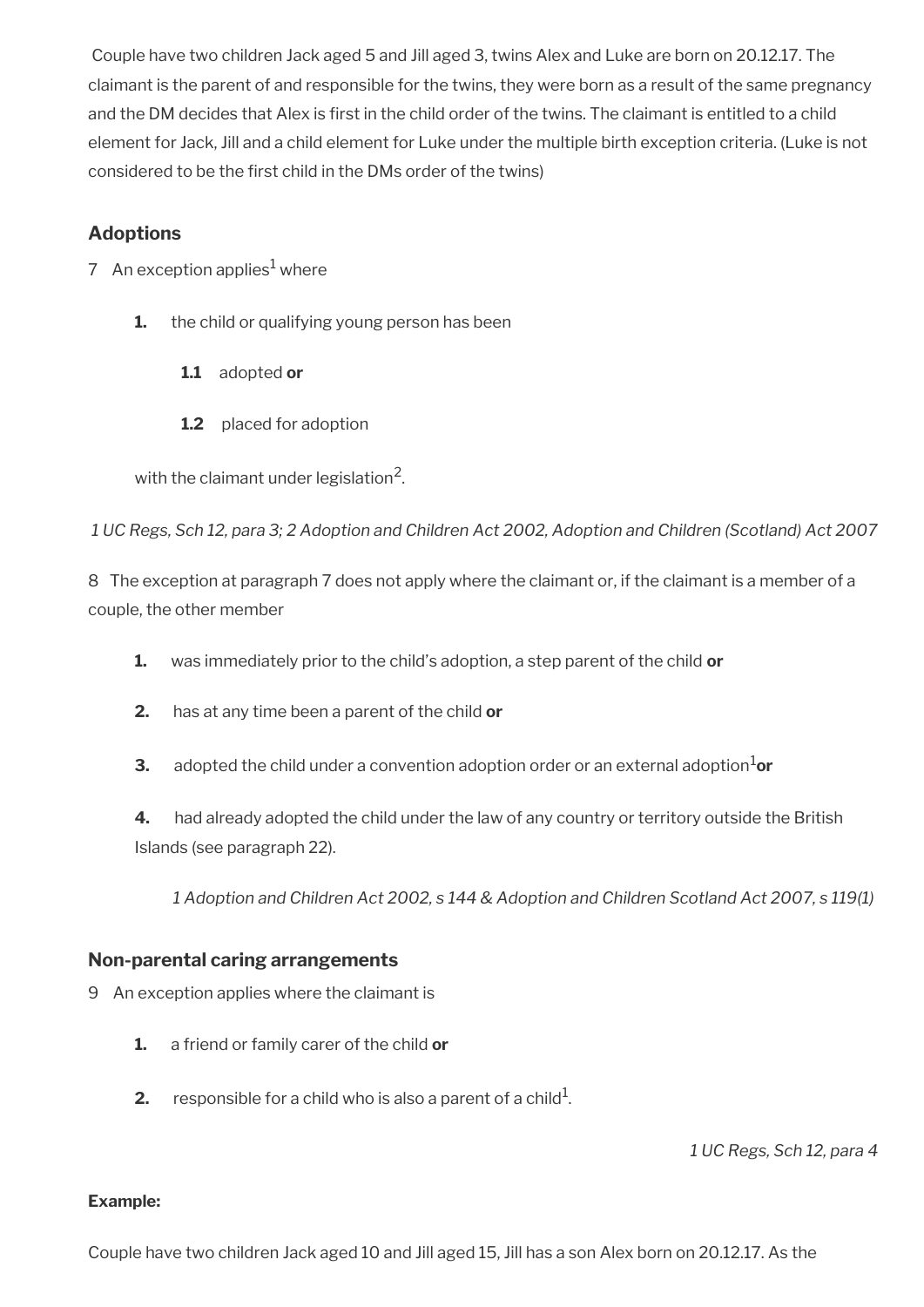claimant is responsible for Jill (who is the parent of Alex) he is entitled to a child element for Jack and Jill and also for Alex under the exception criteria.

10 For the purposes of paragraph 9 **1.** the term friend or family carer means a person who is responsible for the child, but is not that child's parent or step parent **and**

 ${\bf 1.} \quad$  is named in a child arrangements order, under legislation $^1$ , as a person with whom the child is to live **or**

**2.** is a guardian<sup>2</sup> or special guardian<sup>3</sup> of the child **or** 

 $\mathbf 3. \quad$  is entitled to a guardian's allowance $^4$  in respect of that child  $\mathbf 0$ r

**4.** in Scotland

**4.1** has a kinship care order<sup>5</sup> in respect of that child **or** 

**4.2** is a guardian<sup>6</sup> of that child **or** 

**4.3** one or more of the parental responsibilities or parental rights<sup>7</sup> are vested by a permanence order made in respect of that child under legislation8 **or**

**4.4** fell within any of the above (1. to 4.) immediately prior to the child's 16<sup>th</sup> birthday and has since continued to be responsible for that child<sup>9</sup> or

**4.5** has taken care of the child in circumstances in which it is likely that child would otherwise be looked after by a local authority<sup>10</sup>.

**Note:** the family carer should provide evidence from a social worker to support the declaration that the child would otherwise be looked after by a local authority.

*1 Children Act 1989, s 8; 2 s 5; 3 s 14A; 4 C & B Act, s 77; 5 Children and Young People (Scotland) Act 2014, s 72(1); 6 Children (Scotland) Act 1995, s 7; 7 s 1 or 2; 8 Adoption and Children (Scotland) Act 2007, s 80; 9 UC Regs, Sch 12, para 4(2)(g); 10 para 4(2)(h)*

# **Non-consensual conception**

11 An exception applies where

- **1.** the claimant is the child's parent **and**
- **2.** the DM determines (see paragraph 13) that

**2.1** the child is likely to have been conceived as a result of sexual intercourse to which the parent did not agree by choice or did not have the freedom and capacity to agree by choice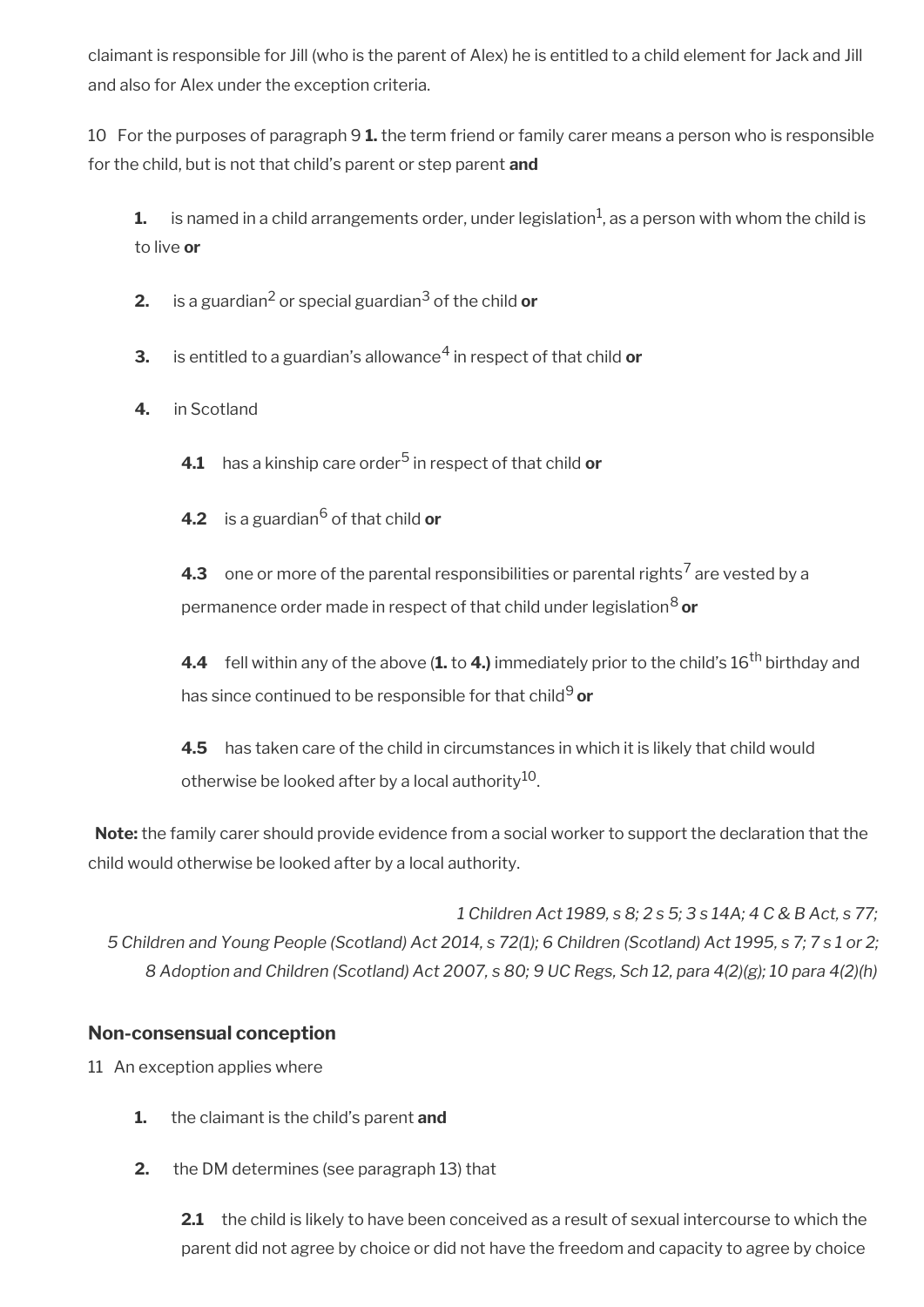**and**

**2.2** the parent is not living at the same address as the other party to that sexual intercourse $^{\rm 1}$ .

**Note:** For **2.2** the DM should accept the claimant's statement confrming that they were not living at the same address as the other party<sup>2</sup>.

*1 UC Regs, Sch 12, para 5(1); 2 para 5(4)*

12 The freedom or capacity to agree by choice, as required at paragraph 11 **2.** includes, at or around the time the child was conceived, such circumstances in which

**1.** the parents were personally connected **and**

**2.** one parent was repeatedly or continuously engaging in behaviour towards the other parent that was controlling or coercive **and**

**3.** that behaviour had a serious effect on the recipient<sup>1</sup>

**Note 1:** the parents are personally connected if they are in an intimate personal relationship with each other or they were living together and were members of the same family or they were living together and had previously been in an intimate personal relationship with each other $^{\mathsf{2}}$ .

**Note 2:** the behaviour will have had a serious effect where it causes fear, on at least two occasions, that violence will be used against the parent or it causes serious alarm or distress which has a substantial adverse effect on the parent's day to day activities $^{\mathsf{3}}$ .

*1 UC Regs, Sch 12, para 5(2); 2 para 5(5); 3 para 5(6)*

13 The DM can only make the determination, as described at paragraph 11**.2.1,** where

**1.** the child's parent provides evidence (that evidence will probably take the form of a completed pro forma) from an approved person that shows

**1.1** they had contact with that approved person (see paragraph 21) or another approved person **and**

**1.2** their circumstances are consistent with those of a person to whom **1.** and **2.1** of paragraph 11 would apply **or**

**2.** there has been

**2.1** a conviction for an offence of rape under legislation<sup>1</sup>or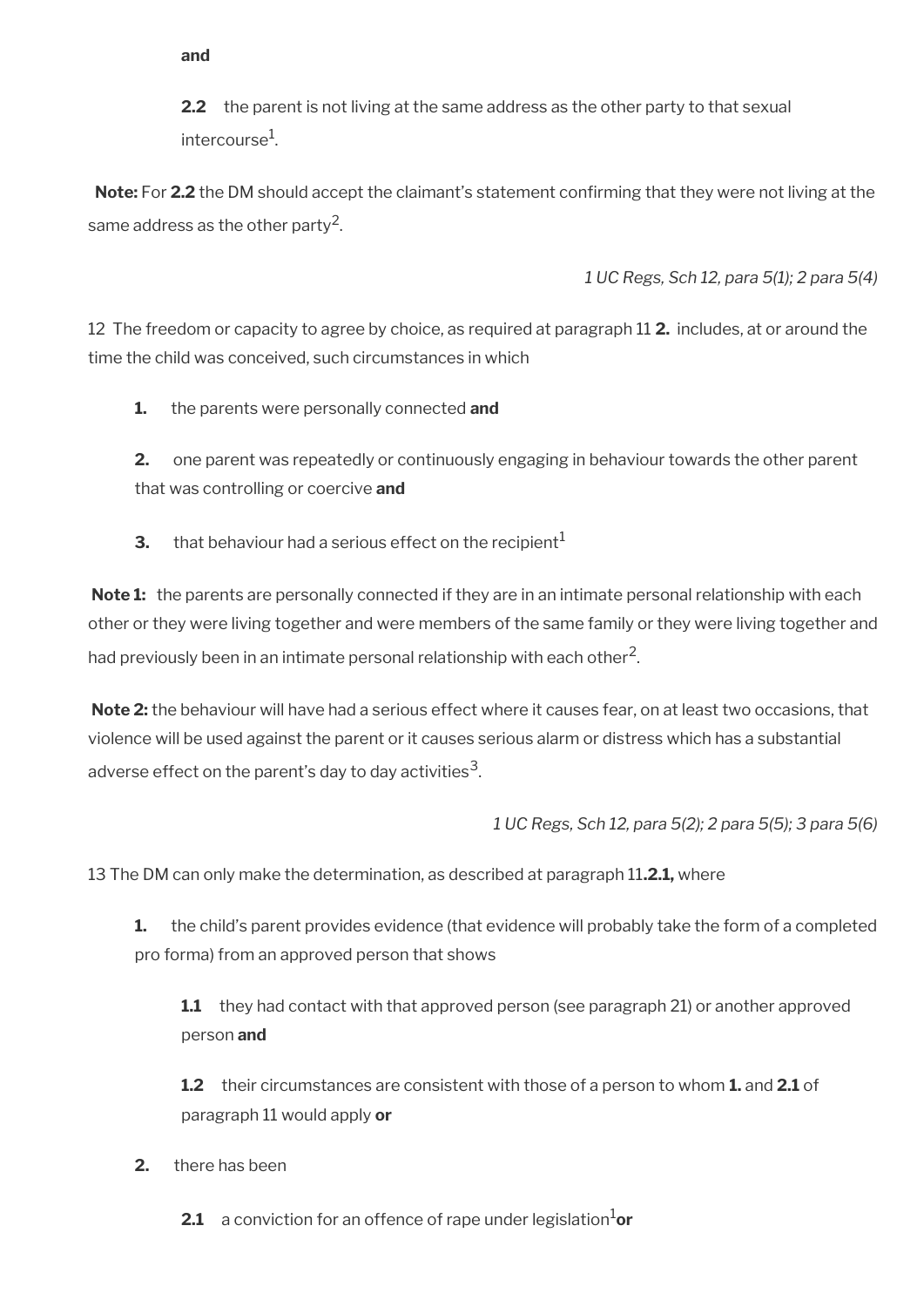**2.2** a conviction for an offence of controlling or coercive behaviour in an intimate or family relationship under legislation2 **or**

**2.3** a conviction for any offence under the law of a country outside GB that the DM considers to be comparable to either offence mentioned above **or** 

**2.4** an award under the Criminal Injuries Compensation Scheme in respect of a relevant criminal injury sustained by the parent

and the DM considers it likely that the offence or injury **(2.1** to **2.4** above)

**2.5** was caused by one parent **or**

**2.6** diminished the other parents freedom or capacity to agree to the sexual intercourse

which resulted in the conception of the child $^3$ .

**Note 1:** no time limit is placed on when the report needs to be made to the approved person after the actual incident that resulted in the pregnancy, in order to be eligible for the exception.

**Note 2:** There is no requirement to provide evidence from an approved person where the DM is satisfed that the same evidence had already been provided to <code>HMRC</code> in relation to a CTC exception $^{\rm 4}$ .

> *1 Sexual Offences Act 2003, s 1 & Sexual Offences (Scotland) Act 2009, s 1; 2 Serious Crime Act 2015, s 76; 3 UC Regs, Sch 12, para 5(3); 4 UC (TP) Regs, reg 42(2)*

# **Continuation of existing exception – previous UC award**

# **14 An exception applies<sup>1</sup> where none of the exceptions listed at 1. to 4. of paragraph 5 are triggered and the claimant**

**1.** is the child's step parent **and**

**2.** had previously been entitled to UC as a member of a joint claim couple with the child's parent where that child fell under one of the multiple birth, adoption or non-consensual conception exceptions **and**

**3.** since the previous award ended each subsequent UC award was as a consequence of

**3.1** the previous award having ended when the claimant ceased to be a member of a couple **or**

**3.2** the previous award ending when they became a member of a couple with another claimant **or**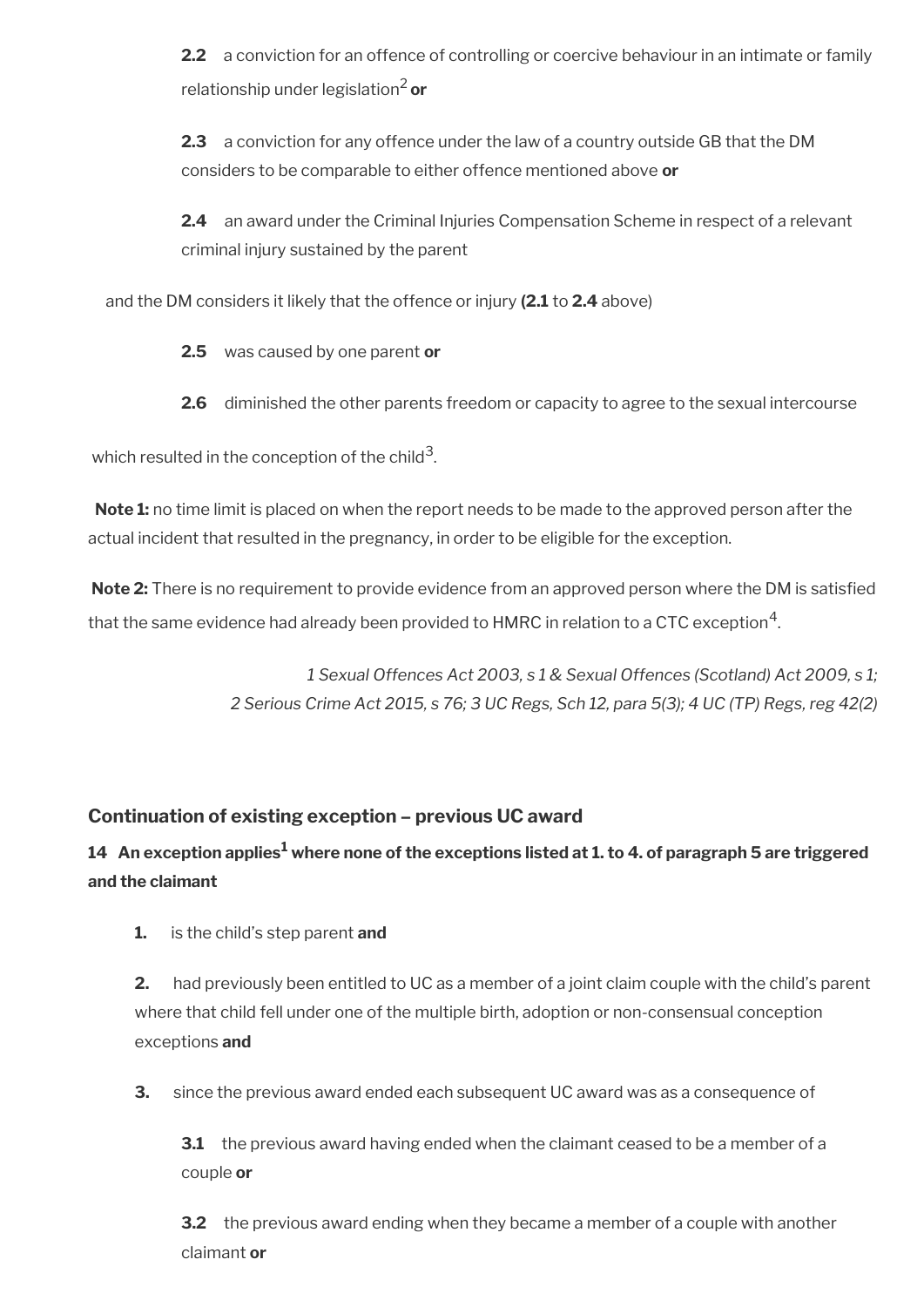**3.3** any other circumstances which result in retaining assessment periods for that award that begin on the same day of each month<sup>2</sup> as the assessment period for a previous award.

*1 UC Regs, Sch 12, para 6; 2 UC Regs, reg 21*

15 Where in the previous award mentioned at 14**.2** a multiple birth exception applied

**1.** the step parent was also responsible for one or more children or qualifying young persons born as a result of the same pregnancy as the child **and**

**2.**  $\,$  the child was not the first in the order established under paragraph  $17^{1}$ .

*1 UC Regs, Sch 12, para 6(e)*

### **Continuation of an exception from a previous CTC/IS/JSA award**

16 The claimant is treated as satisfying $^1$  the exception described at paragraph 14 where the claimant

**1.** is the step-parent of a child or qualifying young person **and**

**2.** within the 6 months immediately preceding the first day on which the claimant became entitled to UC they had an award of CTC, IS or JSA in which an exception corresponding with the UC exceptions of

- **2.1** multiple birth
- **2.2** adoption
- **2.3** non-consensual conception
- **2.4** continuation of an existing exception applied.

**Note:** Where it is **2.4** (the continuation exception equivalent) that is considered, the claimant should be treated as satisfying the test of paragraph 21**.2** despite the previous award not being an award of UC.

*1 UC (TP) Regs, reg 41(1)* 

#### **Order of children**

17 The order of children or qualifying young persons in the claimant's household is established by reference to a specific date $^1$  in relation to each child or qualifying young person for whom the claimant is responsible.

*1 [UC Regs, reg 24B](https://www.legislation.gov.uk/uksi/2013/376/regulation/24B)*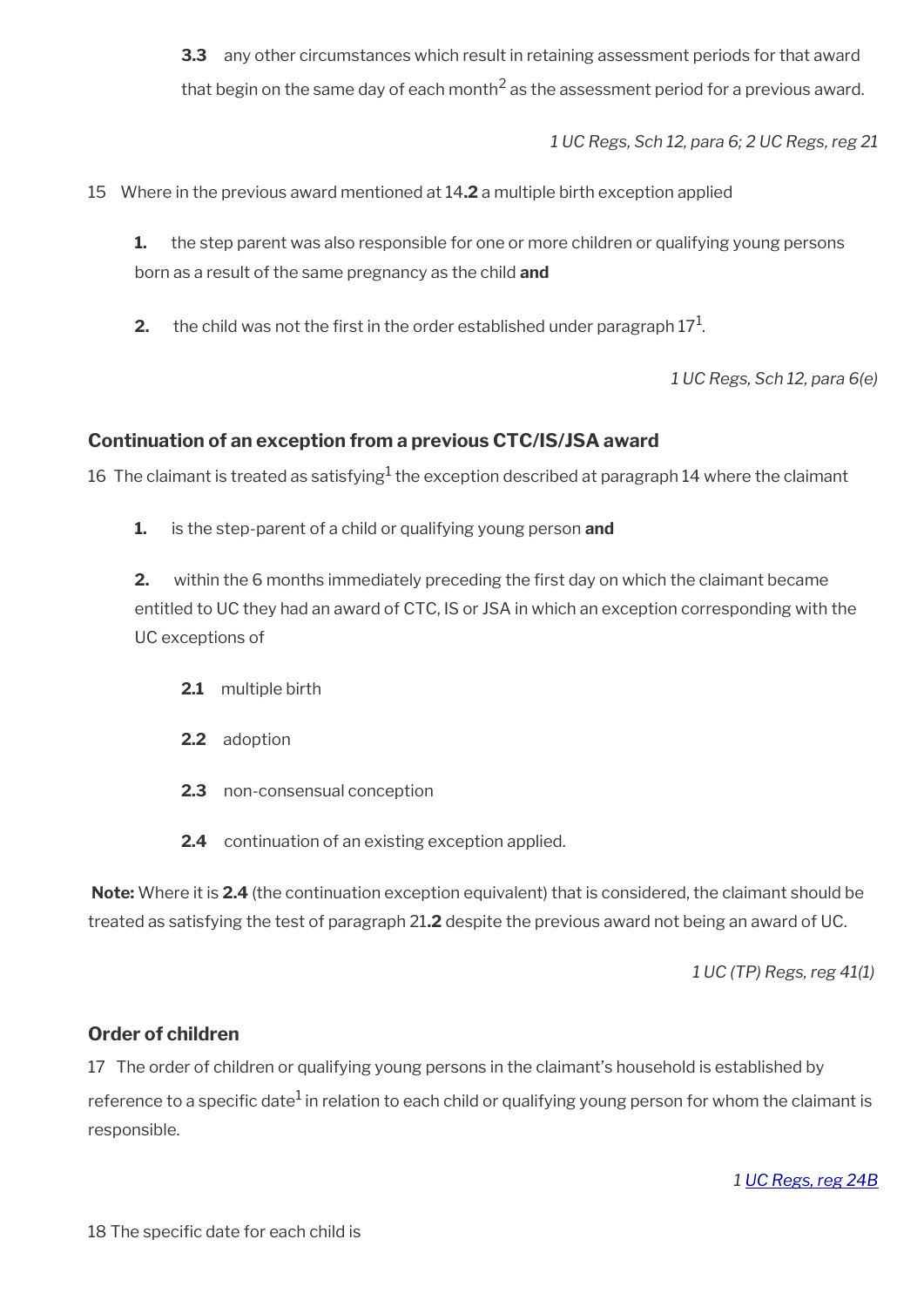**1.**  $\,$  the child's date of birth $^1$ , where the claimant or if the claimant is a member of a couple, the other member, is the child's parent or step parent **or**

- **2.** where 1**.** does not apply
	- **2.1** the date on which the claimant became responsible for the child **or**

**2.2** in the case of joint claimants where each of them became responsible for the child on a different date, the earliest date<sup>2</sup>.

**Note:** when placing the children in specific date order the earliest date will equate /relate to the first child.

**Note:** From 28.11.18, children who are adopted or in non-parental caring arrangements will be disregarded when determining the order of children. A parent or carer will be able to receive a child element for any children in these arrangements, plus the first and second child in the household, as well as any other children who qualify for the other exceptions<sup>3</sup>

# *[UC Regs, reg 24B\(1\)\(a\);](https://www.legislation.gov.uk/uksi/2013/376/regulation/24B) 2 [reg 24B\(1\)\(b\)](https://www.legislation.gov.uk/uksi/2013/376/regulation/24B); 3 [reg 24A\(1\)\(za\)](https://www.legislation.gov.uk/uksi/2013/376/regulation/24A), [24\(B\)\(2A\)](https://www.legislation.gov.uk/uksi/2013/376/regulation/24B), Sch 12 paras 3,4 & 6*

#### **Example:**

Kevin and Penny already have two children, Tom aged 5 and Dick aged 3, when they adopt Harry who is aged 6. For the purposes of the two child limit the order of children arranged by considering date of birth and date of responsibility is Tom, Dick then Harry.

#### 19 Where

- **1.** the same date is established, under paragraph 18 above, in relation to two or more children or qualifying young persons for whom the claimant is responsible **or**
- **2.** the claimant gave birth to a child less than 10 months after becoming responsible for a child or qualifying young person under the non-parental caring exception (paragraph 9)

the order of the children or qualifying young persons in the claimant's household should be determined by the DM to ensure the greatest number of children qualify for the child element.<sup>1</sup>

# *1 [UC Regs, reg 24B\(2\)](https://www.legislation.gov.uk/uksi/2013/376/regulation/24B)*

# **Example:**

Kevin and Penny are the parents of Dick aged 3 and the guardian of Tom aged 5, when Harry is born. They became Tom's guardian on 10.7.17 and Harry was born on 20.11.17. For the purposes of the two child limit the order of children arranged by considering date of birth and date of responsibility should be Dick, Tom then Harry however under this configuration Kevin wouldn't qualify for a child element for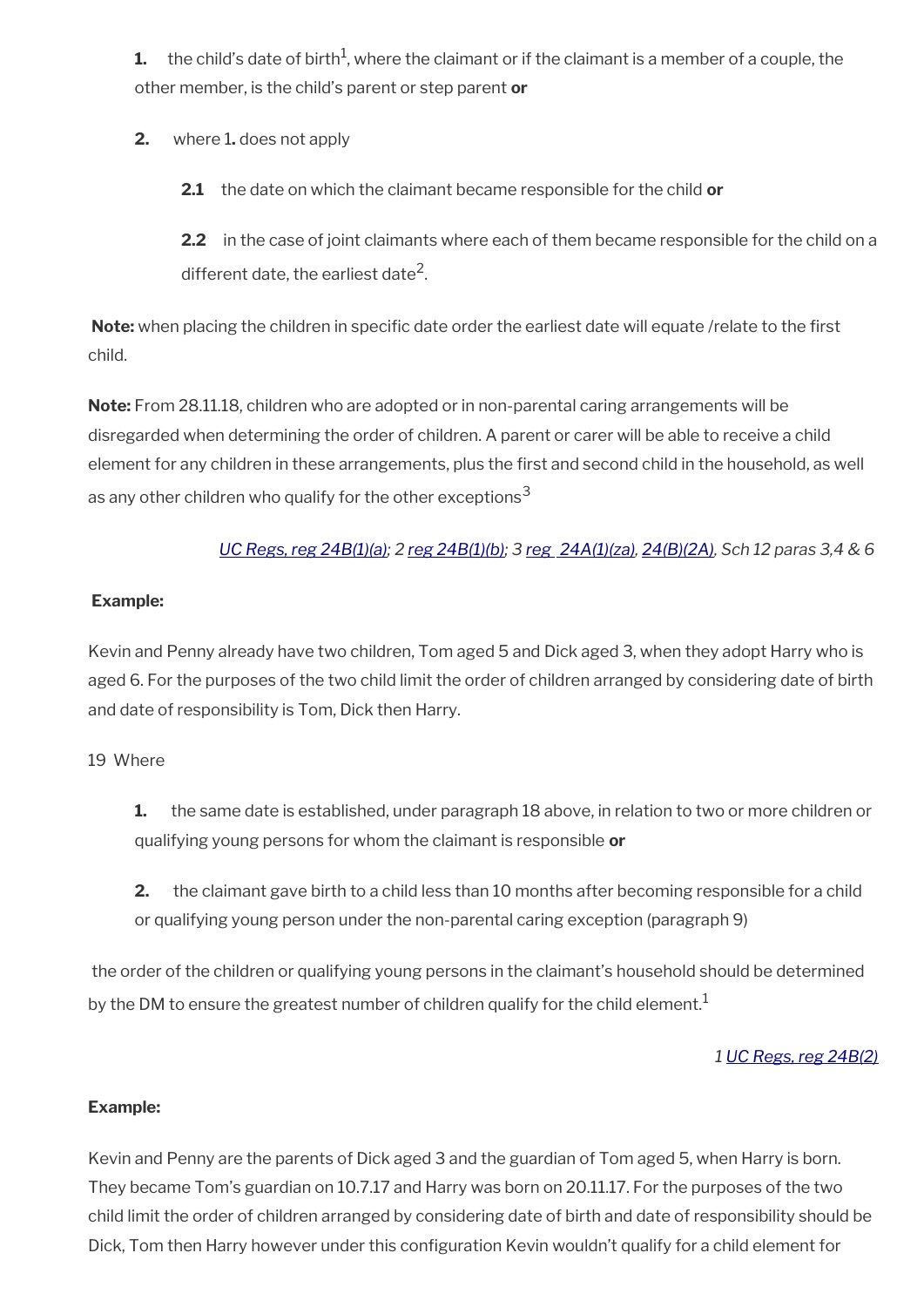Harry. The order is re-arranged in to the more beneficial order of Dick, Harry then Tom. Kevin now qualifes for the child element for all 3 children as Tom falls into an exception.

# **Claims for HB, IS or a TC**

20  $\,$  M5025 gives a definition of "digital service area" $^1$ , also known as the Full Service. Claims for HB, IS or a TC cannot normally be made in a digital service area if a claim for UC could be made instead (see M5090). However, this does not apply where UC claims cannot be made as in paragraph F1005 $^{\rm 1}$ .

*1 WR Act 12 (Commencement No. 23 etc.) Order, art 7(2); The Social Security (Restrictions on Amounts for Children and Qualifying Young Persons) Amendment Regulations 2017, reg*

# **Definitions**

### **Approved person**

21 An approved person is a person of a description specifed on an approved list.

Note**:** the approved list will be of professionals who are trained to deal with such sensitive situations and with whom it would be beneficial for the claimant to engage in order to obtain relevant guidance and support.

#### **British Islands**

22 The British Islands means the UK, the Channel Islands and the Isle of Man.

#### **Criminal Injuries Compensation Scheme**

23 Criminal injuries compensation scheme has the meaning specified in legislation<sup>1</sup>.

*1 Criminal Injuries Compensation Act 1995*

*4*

#### **Members of the same family**

24 Parents are members of the same family where

- **1.** they are, or have been married to or civil partners of each other
- **2.** they are relatives as specified in legislation<sup>1</sup>
- **3.** they have agreed to marry each other